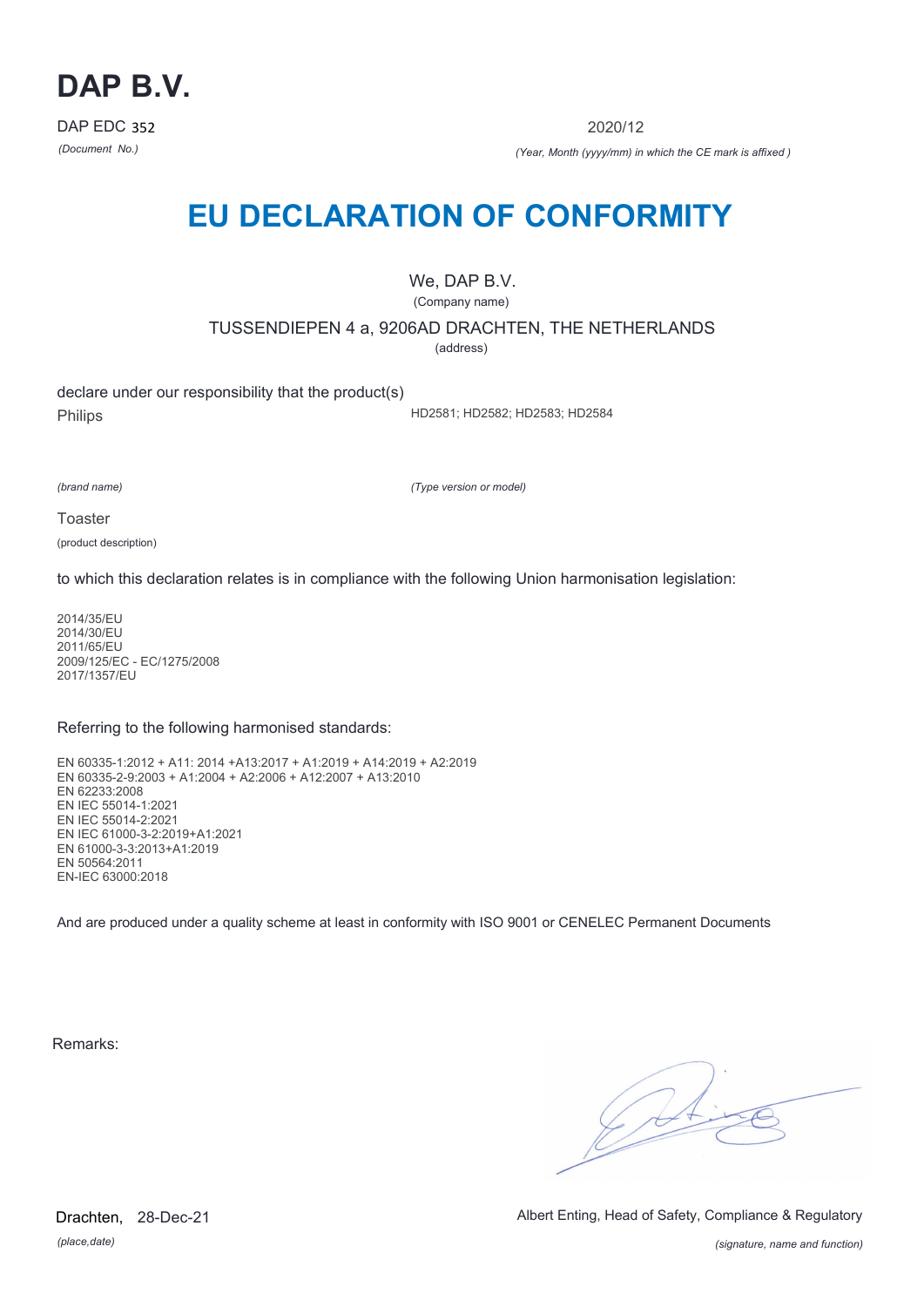

2020/12

*(Document No. /Bericht Nr. ) (Year, Month (yyyy/mm) in which the CE mark is affixed /Jahr der CE Zeichenerteilung )*

# **EU DECLARATION OF CONFORMITY**

(EG - Konformitätserklärung)

## We, DAP B.V.

(Company name / Name) TUSSENDIEPEN 4 a, 9206AD DRACHTEN, THE NETHERLANDS (address / Anschrift)

declare under our responsibility that the product(s) HD2581; HD2582; HD2583; HD2584

erklären als Verantwortliche, daß folgende(s) elektrische(n) Produkt(e)

Philips

*(brand name, Markenname)*

*(Type version or model, Typenbezeichnung oder Modell )*

Toaster (product description, Produktbezeichnung)

to which this declaration relates is in compliance with the following Union harmonisation legislation:

(auf die sich diese Konformitätserklärung bezieht, allen nachstehenden harmonisierten Normen der Union entspricht:)

2014/35/EU 2014/30/EU 2011/65/EU 2009/125/EC - EC/1275/2008 2017/1357/EU

#### Referring to the following harmonised standards:

(Bezugnahme auf die folgenden harmonisierten Normen:)

EN 60335-1:2012 + A11: 2014 +A13:2017 + A1:2019 + A14:2019 + A2:2019 EN 60335-2-9:2003 + A1:2004 + A2:2006 + A12:2007 + A13:2010 EN 62233:2008 EN IEC 55014-1:2021 EN IEC 55014-2:2021 EN IEC 61000-3-2:2019+A1:2021 EN 61000-3-3:2013+A1:2019 EN 50564:2011 EN-IEC 63000:2018

And are produced under a quality scheme at least in conformity with ISO 9001 or CENELEC Permanent Documents (und die gemäß eines Qualitätsystems produziert werden, dass mindestens der ISO 9001 oder CENELEC Permanent Documents entspricht)

Remarks: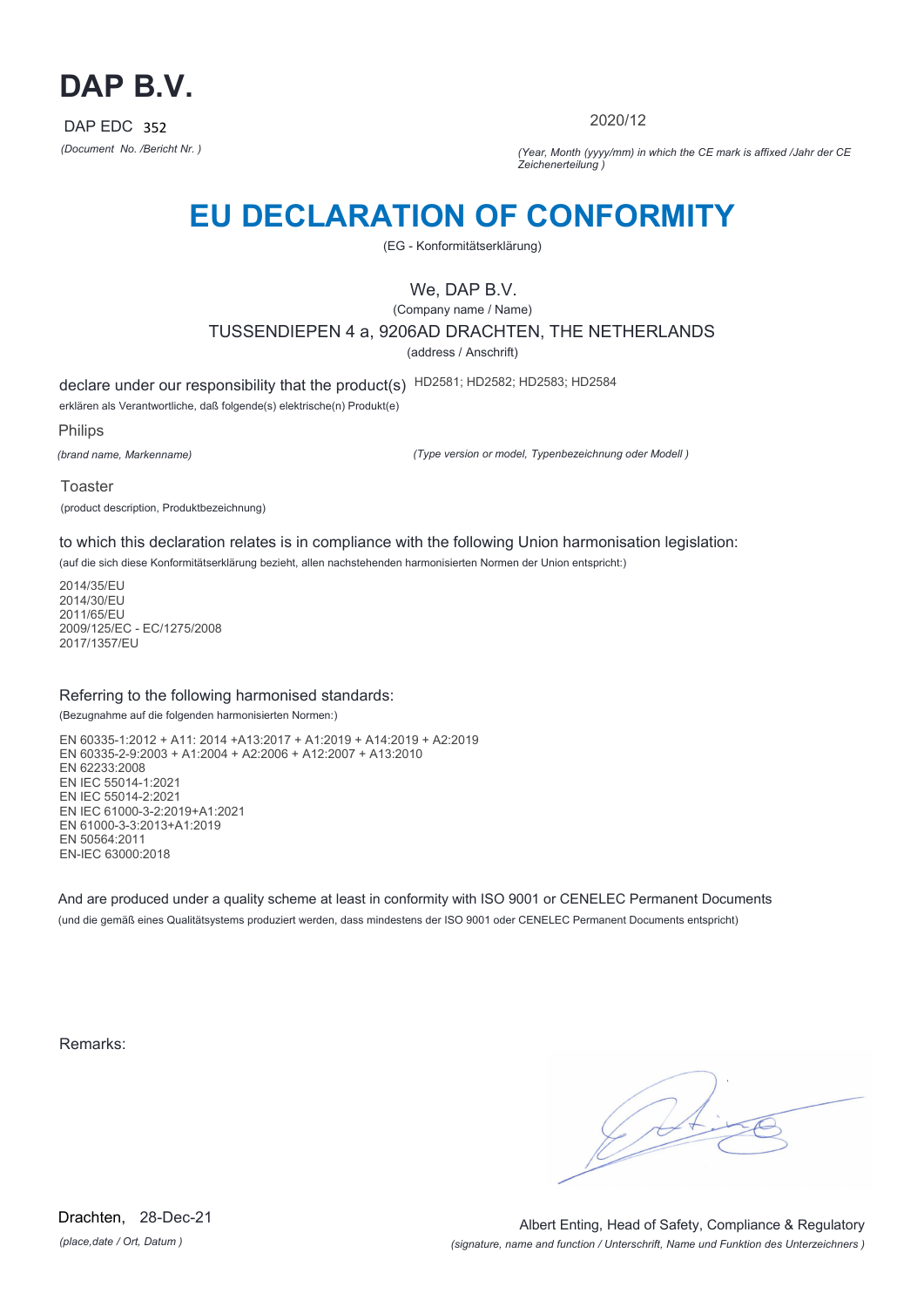

2020/12

*(Document No. / Numéro du document) (Year, Month (yyyy/mm) in which the CE mark is affixed / Année/mois (aaaa/mm) au cours de laquelle le marquage CE a été apposé)*

# **EU DECLARATION OF CONFORMITY**

(DECLARATION DE CONFORMITE CE)

### We, DAP B.V.

(Company name / Nom de l'entreprise) TUSSENDIEPEN 4 a, 9206AD DRACHTEN, THE NETHERLANDS

(address / adresse)

declare under our responsibility that the product(s) HD2581; HD2582; HD2583; HD2584

(déclarons sous notre propre responsabilité que le(s) produit(s))

Philips

*(brand name, nom de la marque)*

*(Type version or model, référence ou modèle)*

Toaster (product description, description du produit)

to which this declaration relates is in compliance with the following Union harmonisation legislation:

(auquel cette déclaration se rapporte, est conforme à la législation d'harmonisation de l'Union suivante :)

2014/35/EU 2014/30/EU 2011/65/EU 2009/125/EC - EC/1275/2008 2017/1357/EU

#### Referring to the following harmonised standards:

(Et fait référence aux normes harmonisées suivantes :)

EN 60335-1:2012 + A11: 2014 +A13:2017 + A1:2019 + A14:2019 + A2:2019 EN 60335-2-9:2003 + A1:2004 + A2:2006 + A12:2007 + A13:2010 EN 62233:2008 EN IEC 55014-1:2021 EN IEC 55014-2:2021 EN IEC 61000-3-2:2019+A1:2021 EN 61000-3-3:2013+A1:2019 EN 50564:2011 EN-IEC 63000:2018

And are produced under a quality scheme at least in conformity with ISO 9001 or CENELEC Permanent Documents (Et sont fabriqués conformément à une qualité au moins conforme à la norme ISO 9001 ou aux Documents Permanents CENELEC)

Remarks:

*(place,date / lieu, date)* Drachten, 28-Dec-21

*(signature, name and function / signature, nom et fonction)* Albert Enting, Head of Safety, Compliance & Regulatory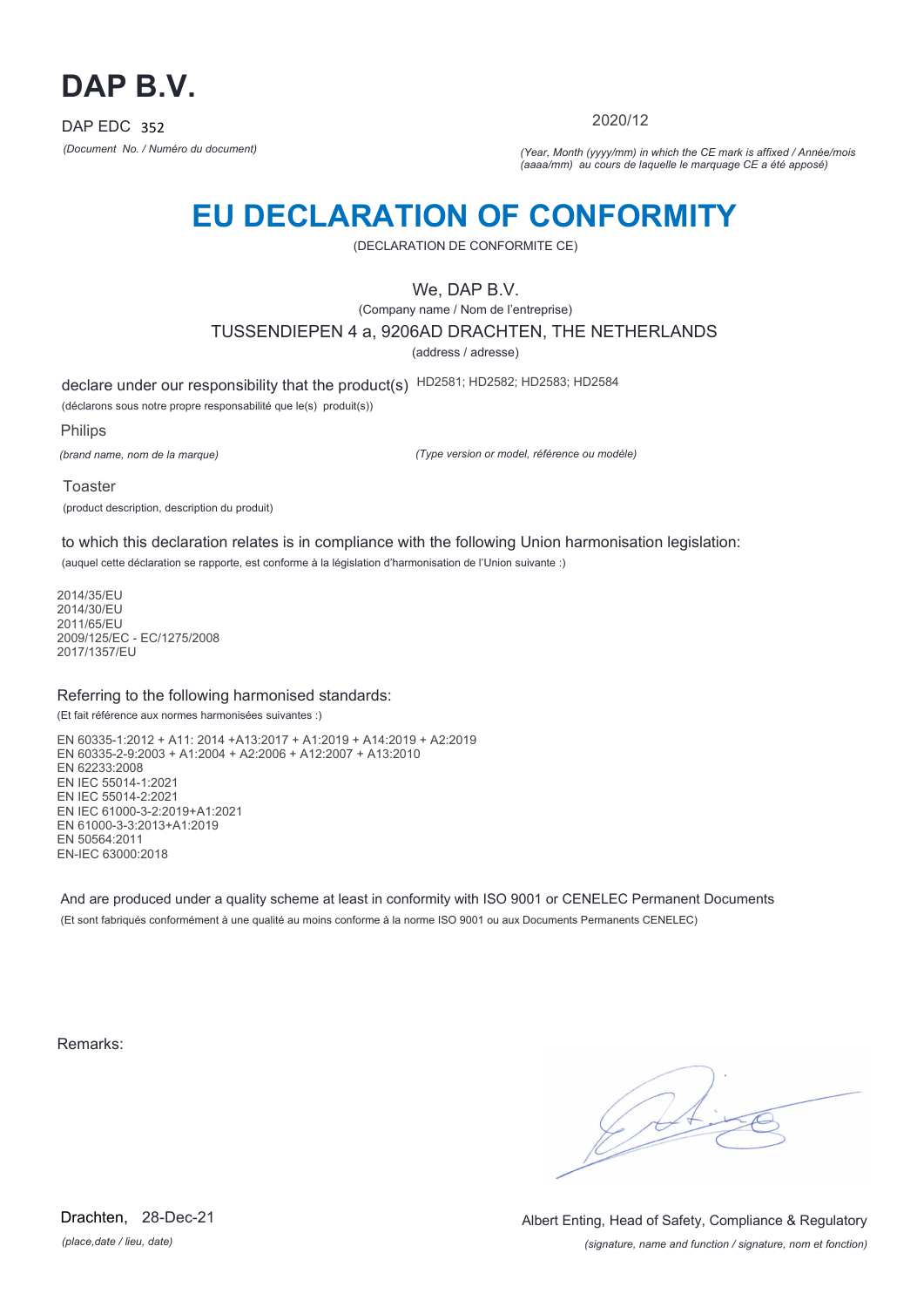

2020/12

*(Document No. / Documentnummer) (Year, Month (yyyy/mm) in which the CE mark is affixed / Jaar, maand waarin de CE markering is uitgegeven)*

# **EU DECLARATION OF CONFORMITY**

(Europeese Conformiteitsverklaring)

## We, DAP B.V.

(Company name / Bedrijfsnaam) TUSSENDIEPEN 4 a, 9206AD DRACHTEN, THE NETHERLANDS

(address / adres)

declare under our responsibility that the product(s) HD2581; HD2582; HD2583; HD2584

(verklaren dat onder onze verantwoordelijkheid de product(en))

Philips

*(brand name, merknaam)*

*(Type version or model, typenummer of model)*

Toaster (product description, productbeschrijving)

to which this declaration relates is in compliance with the following Union harmonisation legislation:

(waarop deze verklaring betrekking heeft in overeenstemming is met de volgende harmonisatiewetten van de Europese Unie:)

2014/35/EU 2014/30/EU 2011/65/EU 2009/125/EC - EC/1275/2008 2017/1357/EU

#### Referring to the following harmonised standards:

(Onder verwijzing naar de volgende geharmoniseerde normen:)

EN 60335-1:2012 + A11: 2014 +A13:2017 + A1:2019 + A14:2019 + A2:2019 EN 60335-2-9:2003 + A1:2004 + A2:2006 + A12:2007 + A13:2010 EN 62233:2008 EN IEC 55014-1:2021 EN IEC 55014-2:2021 EN IEC 61000-3-2:2019+A1:2021 EN 61000-3-3:2013+A1:2019 EN 50564:2011 EN-IEC 63000:2018

And are produced under a quality scheme at least in conformity with ISO 9001 or CENELEC Permanent Documents (En worden geproduceerd volgens een kwaliteitsprogramma wat minimaal overeenkomt met ISO9001 of de CENELEC permanente documenten)

Remarks:

 $\sqrt{4}$ 

*(place,date / plaats, datum)* Drachten, 28-Dec-21 Albert Enting, Head of Safety, Compliance & Regulatory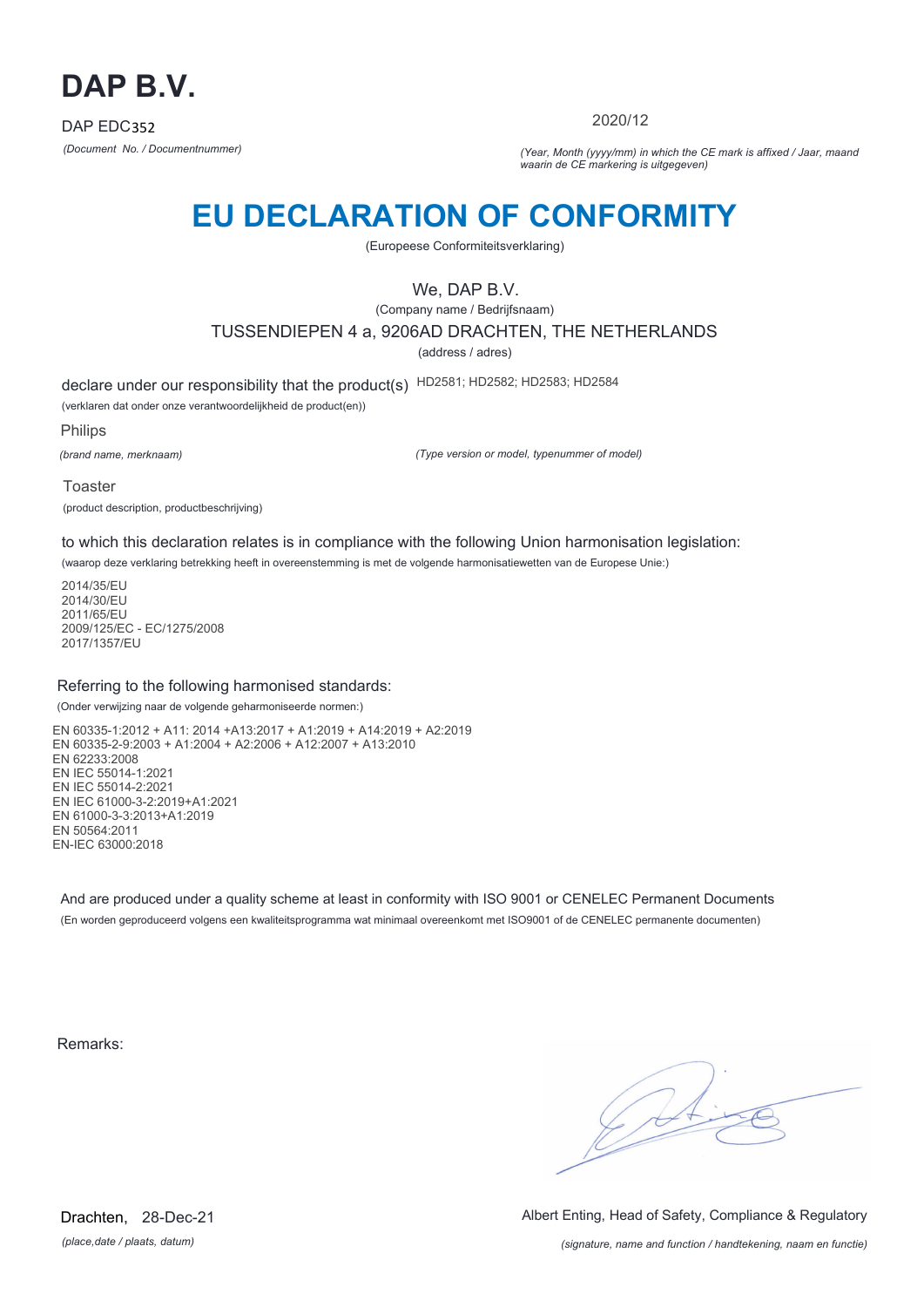

2020/12

*(Document No. / Číslo zprávy) (Year, Month (yyyy/mm) in which the CE mark is affixed / Rok udělění známky CE)*

# **EU DECLARATION OF CONFORMITY**

(Prohlášení o shodě v EU)

## We, DAP B.V.

(Company name / Jméno) TUSSENDIEPEN 4 a, 9206AD DRACHTEN, THE NETHERLANDS (address / adresa)

declare under our responsibility that the product(s) HD2581; HD2582; HD2583; HD2584 (Prohlašujeme na svou odpovědnost, že elektrický výrobek)

Philips

*(brand name, značka)*

*(Type version or model, Typ verze nebo model)*

Toaster (product description, popis výrobku)

to which this declaration relates is in compliance with the following Union harmonisation legislation:

(ke kterému se toto prohlášení vztahuje, je v souladu s následujícími harmonizačními právními předpisy EU:)

2014/35/EU 2014/30/EU 2011/65/EU 2009/125/EC - EC/1275/2008 2017/1357/EU

#### Referring to the following harmonised standards:

(Odkazující na následovné harmonizované normy:)

EN 60335-1:2012 + A11: 2014 +A13:2017 + A1:2019 + A14:2019 + A2:2019 EN 60335-2-9:2003 + A1:2004 + A2:2006 + A12:2007 + A13:2010 EN 62233:2008 EN IEC 55014-1:2021 EN IEC 55014-2:2021 EN IEC 61000-3-2:2019+A1:2021 EN 61000-3-3:2013+A1:2019 EN 50564:2011 EN-IEC 63000:2018

And are produced under a quality scheme at least in conformity with ISO 9001 or CENELEC Permanent Documents (A jsou vyráběny v systému řízení kvality minimálně ve shodě s ISO 9001 nebo)

Remarks:

*(place,date / místo, datum)* Drachten, 28-Dec-21

*(signature, name and function / podpis, jméno a funkce)* Albert Enting, Head of Safety, Compliance & Regulatory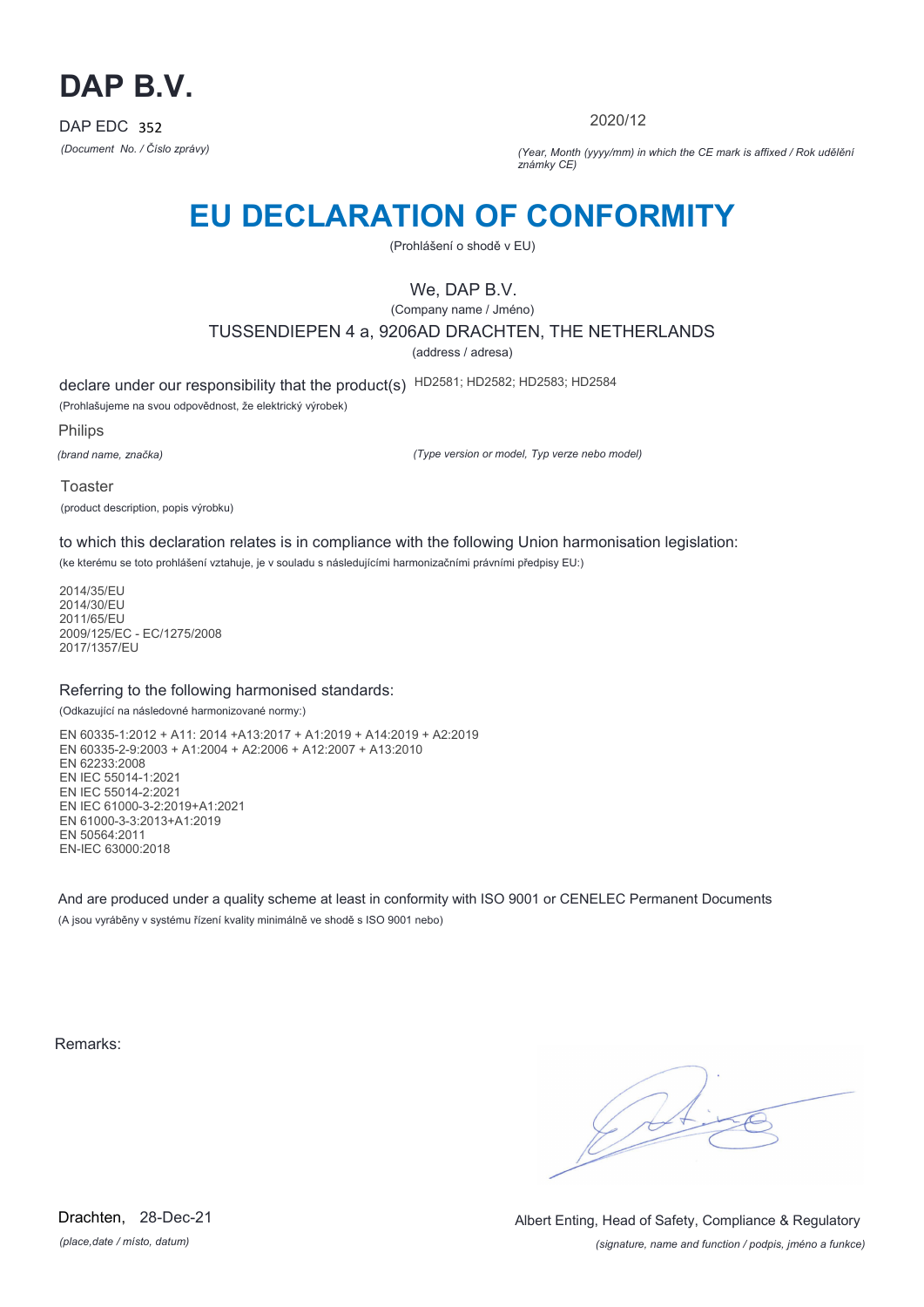

2020/12

*(Document No. / Rapportnummer) (Year, Month (yyyy/mm) in which the CE mark is affixed / Årstal for påhæftning af CE-mærkningen)*

# **EU DECLARATION OF CONFORMITY**

(EU KONFORMITETSERKLÆRING)

### We, DAP B.V.

(Company name / Virksomhedens navn) TUSSENDIEPEN 4 a, 9206AD DRACHTEN, THE NETHERLANDS

(address / adresse)

declare under our responsibility that the product(s) HD2581; HD2582; HD2583; HD2584

(Erklærer i henhold til vores ansvar, at de(t) elektriske produkt(er))

Philips

*(brand name, navn på varemærke)*

*(Type version or model, type eller model)*

Toaster (product description, produktbeskrivelse)

to which this declaration relates is in compliance with the following Union harmonisation legislation:

(til hvilke(t) denne erklæring relaterer sig, er i overensstemmelse med følgende EUharmoniseringslovgivning:)

2014/35/EU 2014/30/EU 2011/65/EU 2009/125/EC - EC/1275/2008 2017/1357/EU

#### Referring to the following harmonised standards:

(Med reference til følgende harmoniserede standarder:)

EN 60335-1:2012 + A11: 2014 +A13:2017 + A1:2019 + A14:2019 + A2:2019 EN 60335-2-9:2003 + A1:2004 + A2:2006 + A12:2007 + A13:2010 EN 62233:2008 EN IEC 55014-1:2021 EN IEC 55014-2:2021 EN IEC 61000-3-2:2019+A1:2021 EN 61000-3-3:2013+A1:2019 EN 50564:2011 EN-IEC 63000:2018

And are produced under a quality scheme at least in conformity with ISO 9001 or CENELEC Permanent Documents (Og er produceret i en kvalitet, der, som minimum, opfylder kravene i ISO 9001-standarden eller CENELEC's permanente dokumenter)

Remarks:

*(place,date / sted, dato)* Drachten, 28-Dec-21

*(signature, name and function / Signatur, navn og titel)* Albert Enting, Head of Safety, Compliance & Regulatory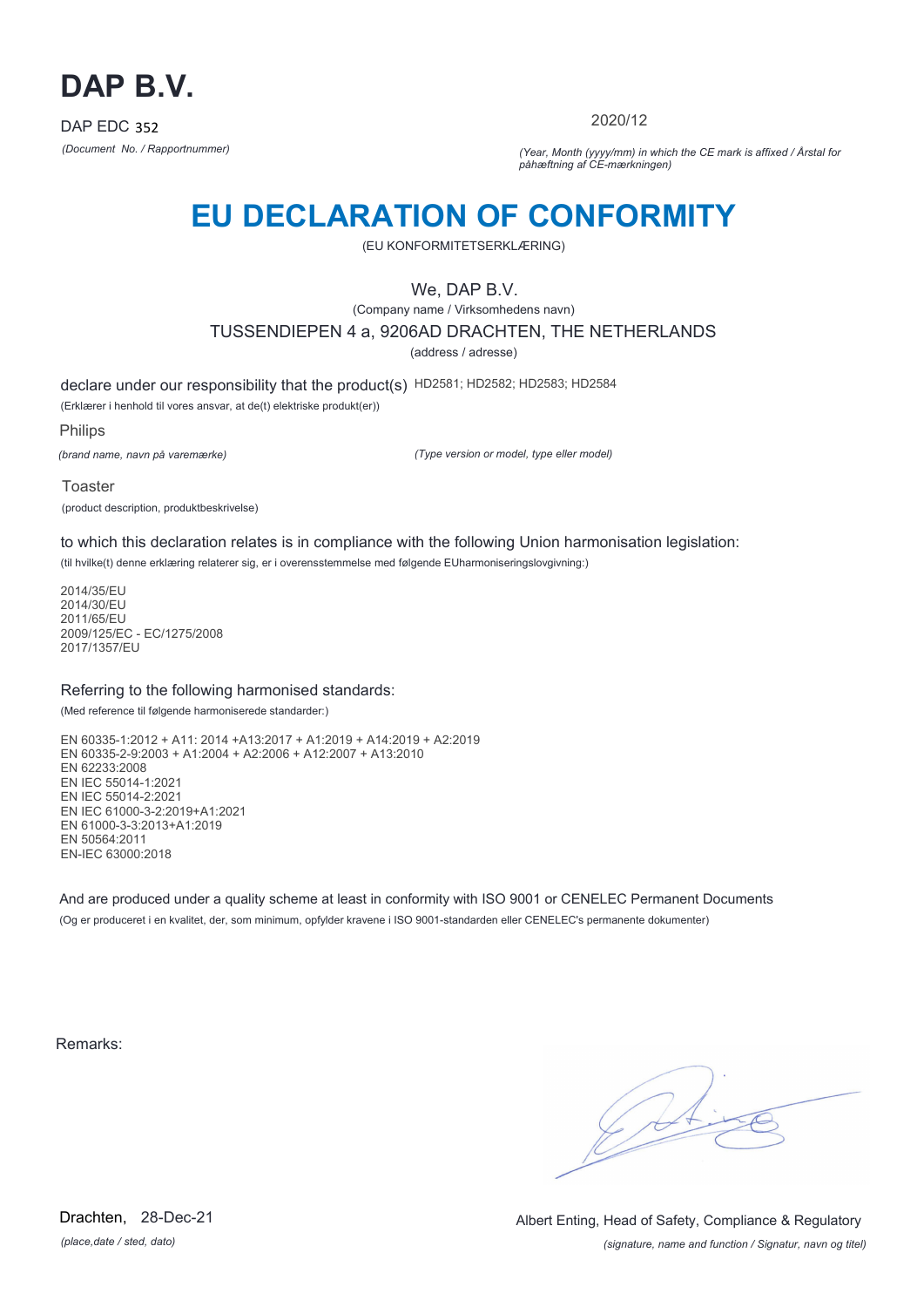

2020/12

*(Document No. / Documento nº.) (Year, Month (yyyy/mm) in which the CE mark is affixed / Año en el que se incluye el marcado CE))*

## **EU DECLARATION OF CONFORMITY**

(EU DECLARACIÓN CE DE CONFORMIDAD)

### We, DAP B.V.

(Company name / Nombre compaña ) TUSSENDIEPEN 4 a, 9206AD DRACHTEN, THE NETHERLANDS

(address / dirección )

declare under our responsibility that the product(s): HD2581; HD2582; HD2583; HD2584

(Declaramos bajo nuestra propia responsabilidad que el (los) producto(s):

Philips

*(brand name, nombre de la marca)*

*(Type version or model, Referencia o modelo)*

Toaster

(product description, descripción del producto )

to which this declaration relates is in compliance with the following Union harmonisation legislation:

(al que hace referencia esta declaración cumple la siguiente legislación sobre armonización de la Unión:)

2014/35/EU 2014/30/EU 2011/65/EU 2009/125/EC - EC/1275/2008 2017/1357/EU

#### Referring to the following harmonised standards:

(En referencia a las siguientes normas armonizadas:)

EN 60335-1:2012 + A11: 2014 +A13:2017 + A1:2019 + A14:2019 + A2:2019 EN 60335-2-9:2003 + A1:2004 + A2:2006 + A12:2007 + A13:2010 EN 62233:2008 EN IEC 55014-1:2021 EN IEC 55014-2:2021 EN IEC 61000-3-2:2019+A1:2021 EN 61000-3-3:2013+A1:2019 EN 50564:2011 EN-IEC 63000:2018

And are produced under a quality scheme at least in conformity with ISO 9001 or CENELEC Permanent Documents (Y se fabrican conforme a una calidad al menos conforme a la norma ISO 9001 o a los Documentos Permanentes CENELEC)

Remarks:

*(place,date / lugar, fecha)* Drachten, 28-Dec-21

*(signature, name and function / firma, nombre y cargo )* Albert Enting, Head of Safety, Compliance & Regulatory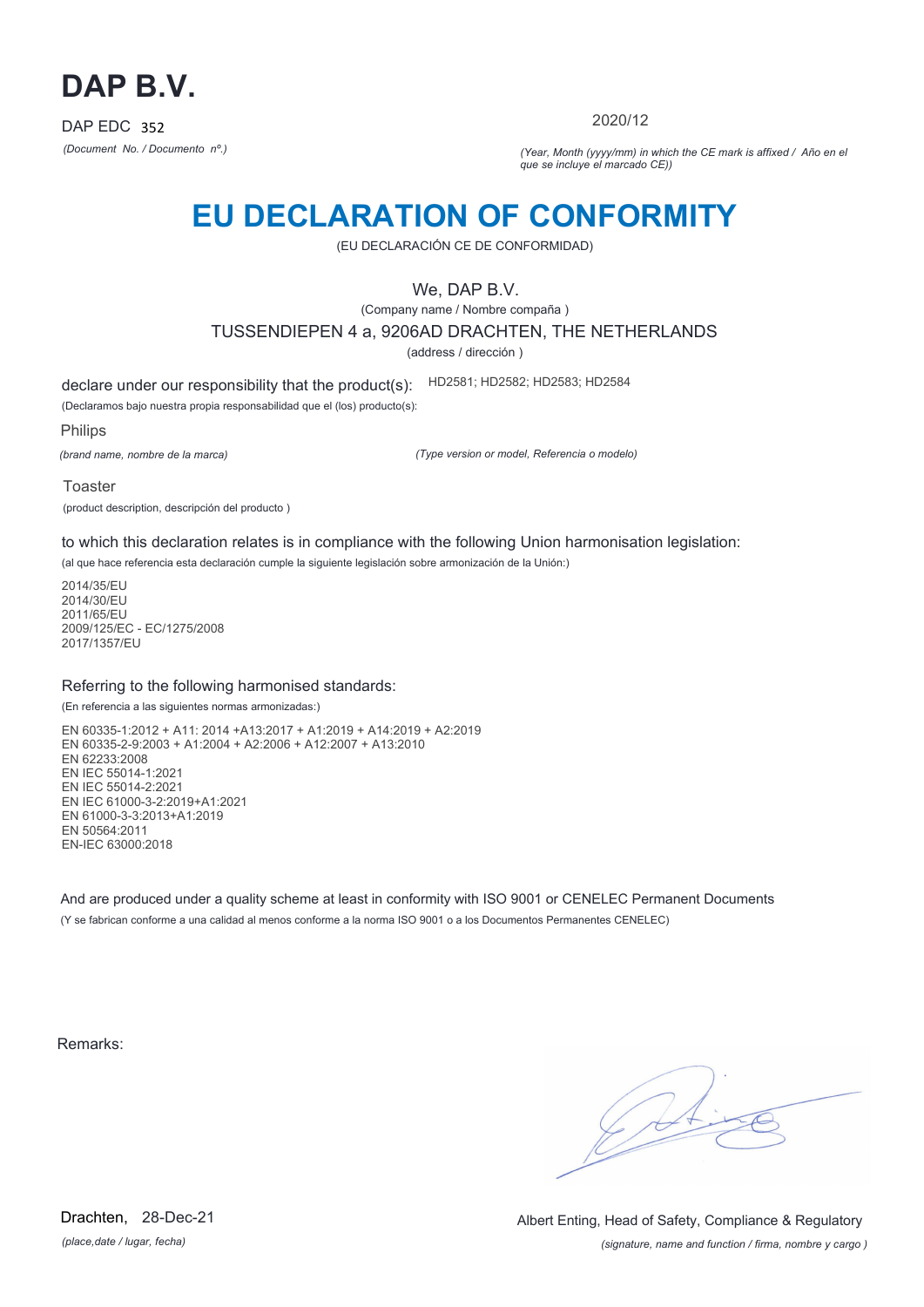

2020/12

*(Document No. / Raportti nr.) (Year, Month (yyyy/mm) in which the CE mark is affixed / CE merkinnän myöntämisvuosi)*

# **EU DECLARATION OF CONFORMITY**

(Vaatimustenmukaisuusvakuutus)

## We, DAP B.V.

(Company name / Nimi) TUSSENDIEPEN 4 a, 9206AD DRACHTEN, THE NETHERLANDS (address / Osoite)

declare under our responsibility that the product(s) HD2581; HD2582; HD2583; HD2584

(Ilmoitus seuraavista vastuullamme olevista sähkötuotteista:)

Philips

*(brand name, Brändinimi)*

*(Type version or model, Tyypi, versio tai malli)*

Toaster (product description, Tuotekuvaus)

to which this declaration relates is in compliance with the following Union harmonisation legislation:

(Tämä vakuutus on yhdenmukainen seuraavan Euroopan unionin yhdenmukaistamislainsäädännön kanssa:)

2014/35/EU 2014/30/EU 2011/65/EU 2009/125/EC - EC/1275/2008 2017/1357/EU

#### Referring to the following harmonised standards:

(Viitaten seuraaviin yhdenmukaistettuihin standardeihin:)

EN 60335-1:2012 + A11: 2014 +A13:2017 + A1:2019 + A14:2019 + A2:2019 EN 60335-2-9:2003 + A1:2004 + A2:2006 + A12:2007 + A13:2010 EN 62233:2008 EN IEC 55014-1:2021 EN IEC 55014-2:2021 EN IEC 61000-3-2:2019+A1:2021 EN 61000-3-3:2013+A1:2019 EN 50564:2011 EN-IEC 63000:2018

And are produced under a quality scheme at least in conformity with ISO 9001 or CENELEC Permanent Documents (Ja on tuotettu seuraavien laatujärjestelmien mukaisesti : ISO 9001 ja CENELEC asiakirjat)

Remarks:

 $\sqrt{11}$ 

*(place,date / paikka, päiväys)* Drachten, 28-Dec-21

*(signature, name and function / Allekirjoitus, nimi ja asema)* Albert Enting, Head of Safety, Compliance & Regulatory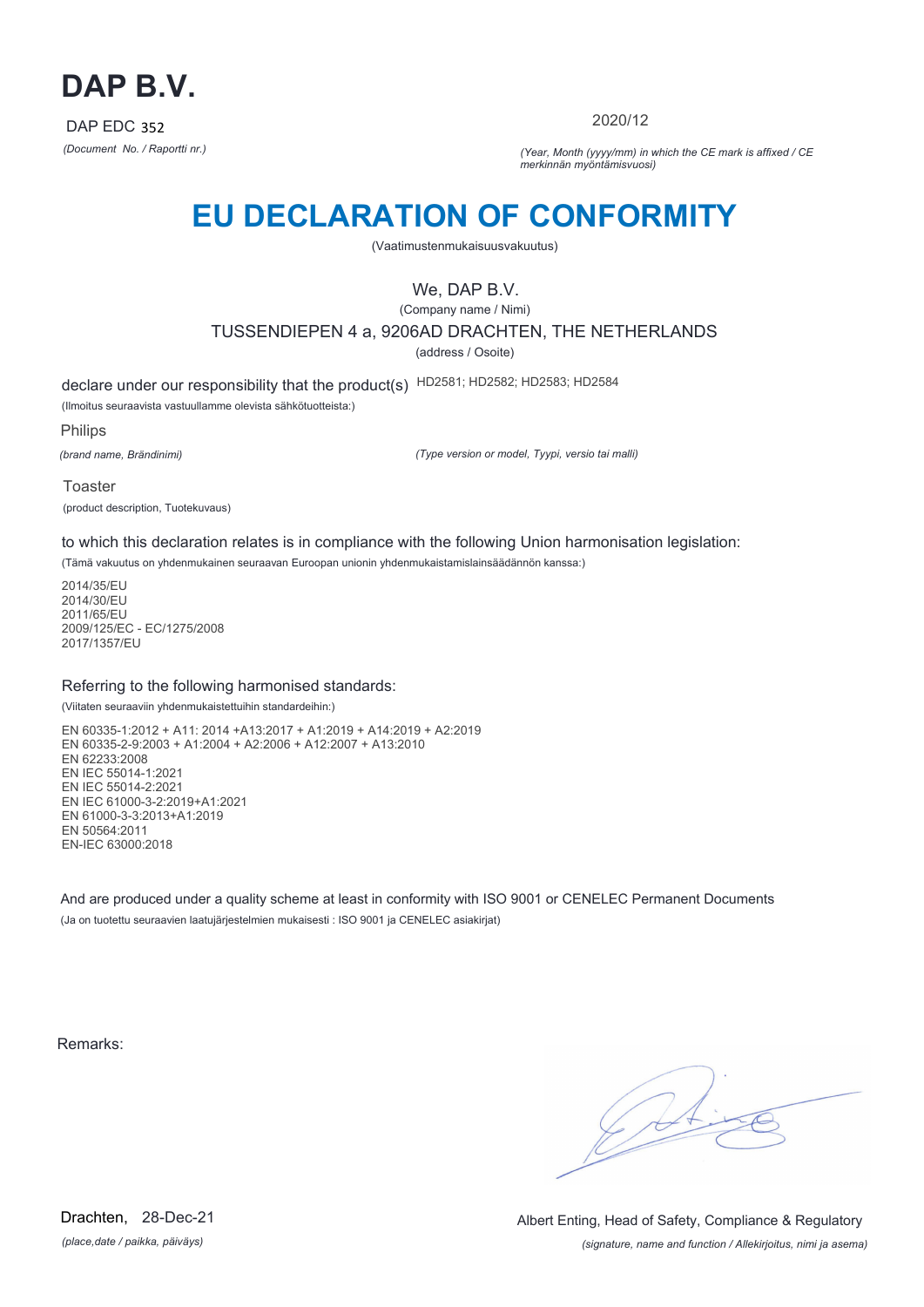

2020/12

*(Document No. / Jelentés száma) (Year, Month (yyyy/mm) in which the CE mark is affixed / A CE jelzés feltüntetésének éve)*

# **EU DECLARATION OF CONFORMITY**

(EC MEGFELELŐSÉGI NYILATKOZAT)

We, DAP B.V.

(Company name / Név)

TUSSENDIEPEN 4 a, 9206AD DRACHTEN, THE NETHERLANDS

(address / cím)

declare under our responsibility that the product(s)

(Felelőssége tudatában nyilatkozik, hogy az alábbi elektronikai termék(ek))

Philips

*(brand name, márkanév)*

*(Type version or model, Típusváltozat vagy modell)*

HD2581; HD2582; HD2583; HD2584

Toaster (product description, termék megnevezése)

to which this declaration relates is in compliance with the following Union harmonisation legislation:

(amelyre ez nyilatkozat vonatkozik, megfelel a következő uniós harmonizációs jogszabályoknak:)

2014/35/EU 2014/30/EU 2011/65/EU 2009/125/EC - EC/1275/2008 2017/1357/EU

#### Referring to the following harmonised standards:

(Hivatkozva a következő harmonizált szabványokra:)

EN 60335-1:2012 + A11: 2014 +A13:2017 + A1:2019 + A14:2019 + A2:2019 EN 60335-2-9:2003 + A1:2004 + A2:2006 + A12:2007 + A13:2010 EN 62233:2008 EN IEC 55014-1:2021 EN IEC 55014-2:2021 EN IEC 61000-3-2:2019+A1:2021 EN 61000-3-3:2013+A1:2019 EN 50564:2011 EN-IEC 63000:2018

And are produced under a quality scheme at least in conformity with ISO 9001 or CENELEC Permanent Documents (legalább az ISO 9001-nek megfelelően vagy)

Remarks:

 $\sqrt{1}$ 

*(place,date / hely, dátum)* Drachten, 28-Dec-21

*(signature, name and function / aláírás, név és beosztás)* Albert Enting, Head of Safety, Compliance & Regulatory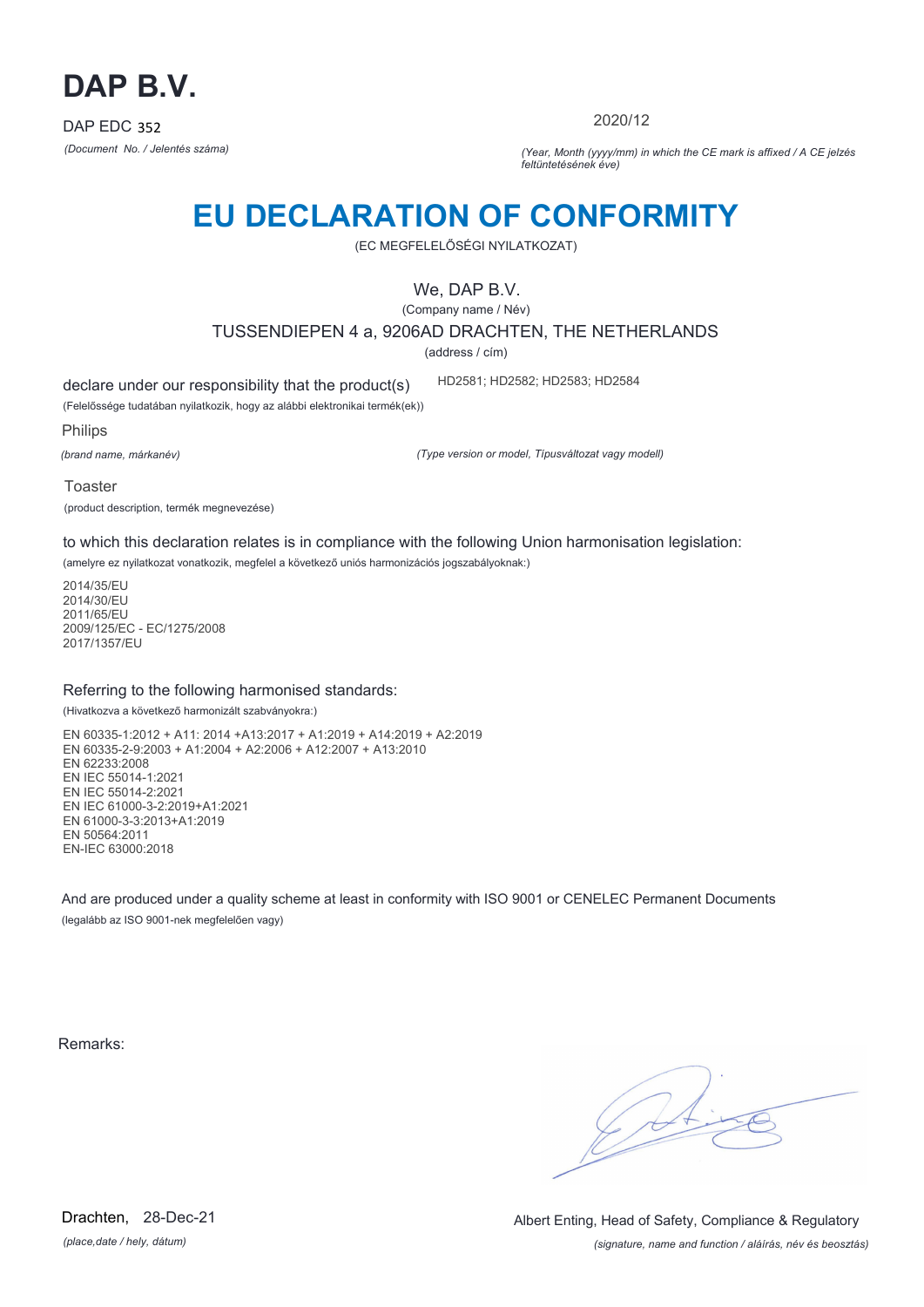

2020/12

*(Document No. / Report Numero ) (Year, Month (yyyy/mm) in which the CE mark is affixed / Anno di apposizione della marcatura CE)*

## **EU DECLARATION OF CONFORMITY**

(DICHIARAZIONE DI CONFORMITA' CE )

### We, DAP B.V.

(Company name / denominazione sociale)

TUSSENDIEPEN 4 a, 9206AD DRACHTEN, THE NETHERLANDS

(address / sede)

declare under our responsibility that the product(s) HD2581; HD2582; HD2583; HD2584

(dichiara sotto la propria responsabilità che il /i Prodotto /i elettrico/i)

Philips

*(brand name, marchio)*

*(Type version or model, modello o versione )*

Toaster

(product description, descrizione del prodotto)

to which this declaration relates is in compliance with the following Union harmonisation legislation:

(al quale la presente dichiarazione si riferisce è conforme alla seguente normativa di armonizzazione dell'Unione:

2014/35/EU 2014/30/EU 2011/65/EU 2009/125/EC - EC/1275/2008 2017/1357/EU

#### Referring to the following harmonised standards:

(In riferimento alle seguenti norme tecniche armonizzate:)

EN 60335-1:2012 + A11: 2014 +A13:2017 + A1:2019 + A14:2019 + A2:2019 EN 60335-2-9:2003 + A1:2004 + A2:2006 + A12:2007 + A13:2010 EN 62233:2008 EN IEC 55014-1:2021 EN IEC 55014-2:2021 EN IEC 61000-3-2:2019+A1:2021 EN 61000-3-3:2013+A1:2019 EN 50564:2011 EN-IEC 63000:2018

And are produced under a quality scheme at least in conformity with ISO 9001 or CENELEC Permanent Documents (e i processi produttivi seguono un sistema qualità conforme almeno alla norma ISO 9001 o ai documenti permanenti CENELEC)

Remarks:

 $\sqrt{4}$ 

*(place,date / luogo e data)* Drachten, 28-Dec-21

*(signature, name and function / firma , nome e funzione)* Albert Enting, Head of Safety, Compliance & Regulatory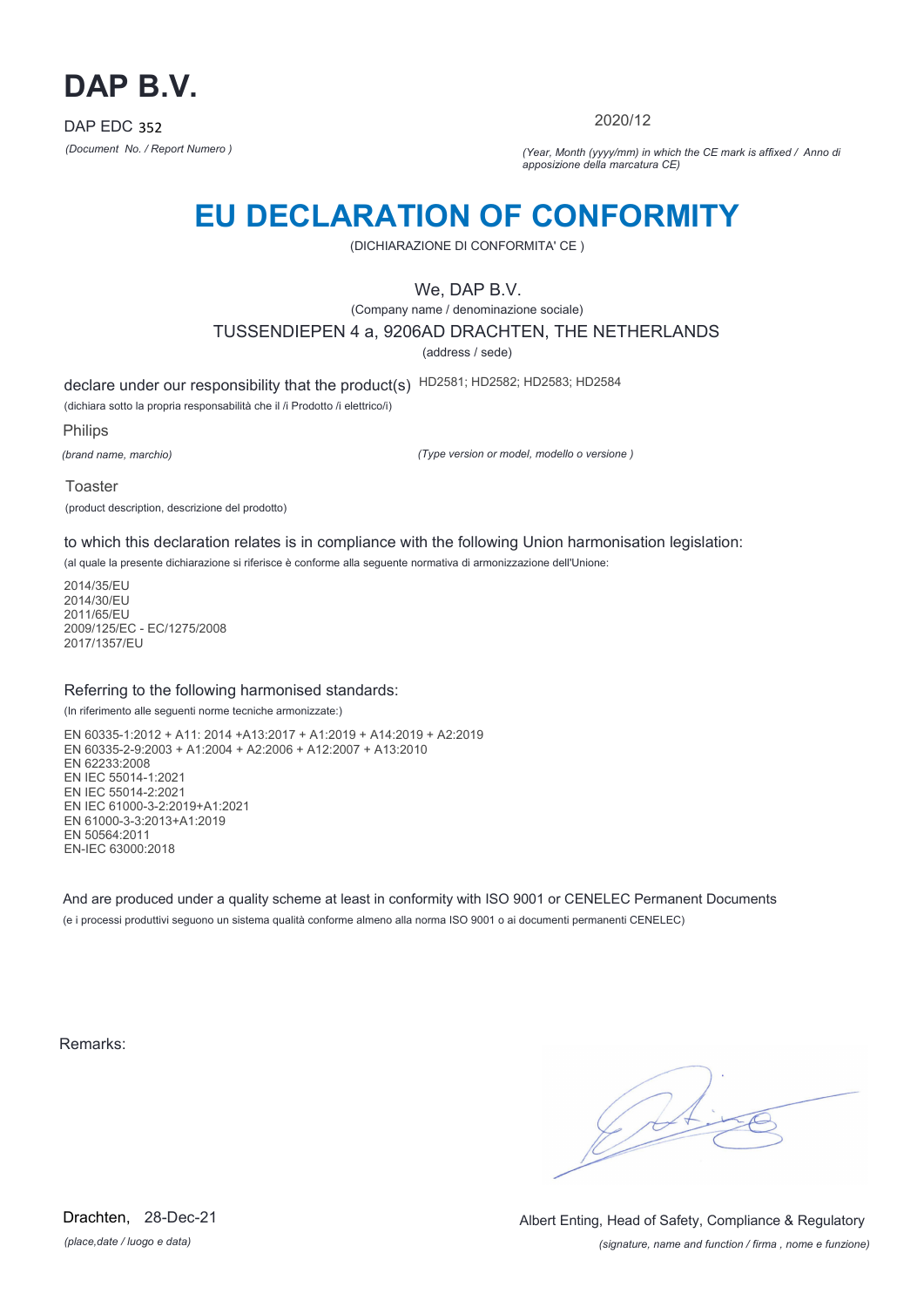

2020/12

*(Document No. / Pranešimo Nr.) (Year, Month (yyyy/mm) in which the CE mark is affixed / Metai, kada CE patvirtino)*

## **EU DECLARATION OF CONFORMITY**

(EC ATITIKTIES DEKLARACIJA)

### We, DAP B.V.

(Company name / Pavadinimas) TUSSENDIEPEN 4 a, 9206AD DRACHTEN, THE NETHERLANDS

(address / adresas)

declare under our responsibility that the product(s) HD2581; HD2582; HD2583; HD2584

(Deklaruojame, kad elektronikos gaminys (-iai):)

Philips

*(brand name, firmos ženklo pavadinimas )*

*(Type version or model, Tipas arba modelis)*

Toaster

(product description, gaminio aprašymas)

to which this declaration relates is in compliance with the following Union harmonisation legislation:

(šiai deklaracijai, sutinkamai su toliau nurodytais jungtiniais harmonizacijos reglamentais:)

2014/35/EU 2014/30/EU 2011/65/EU 2009/125/EC - EC/1275/2008 2017/1357/EU

#### Referring to the following harmonised standards:

(Sutinkamai su šiais harmonizuotais standartais:)

EN 60335-1:2012 + A11: 2014 +A13:2017 + A1:2019 + A14:2019 + A2:2019 EN 60335-2-9:2003 + A1:2004 + A2:2006 + A12:2007 + A13:2010 EN 62233:2008 EN IEC 55014-1:2021 EN IEC 55014-2:2021 EN IEC 61000-3-2:2019+A1:2021 EN 61000-3-3:2013+A1:2019 EN 50564:2011 EN-IEC 63000:2018

And are produced under a quality scheme at least in conformity with ISO 9001 or CENELEC Permanent Documents (Pagaminta atitinkant visus kokybės reikalavimus pagal ISO 9001 ar CENELEC nuolatinius dokumentus)

Remarks:

 $\sqrt{4}$ 

*(place,date / vieta, data)* Drachten, 28-Dec-21

*(signature, name and function / parašas, vardas, pavardė ir pareigos)* Albert Enting, Head of Safety, Compliance & Regulatory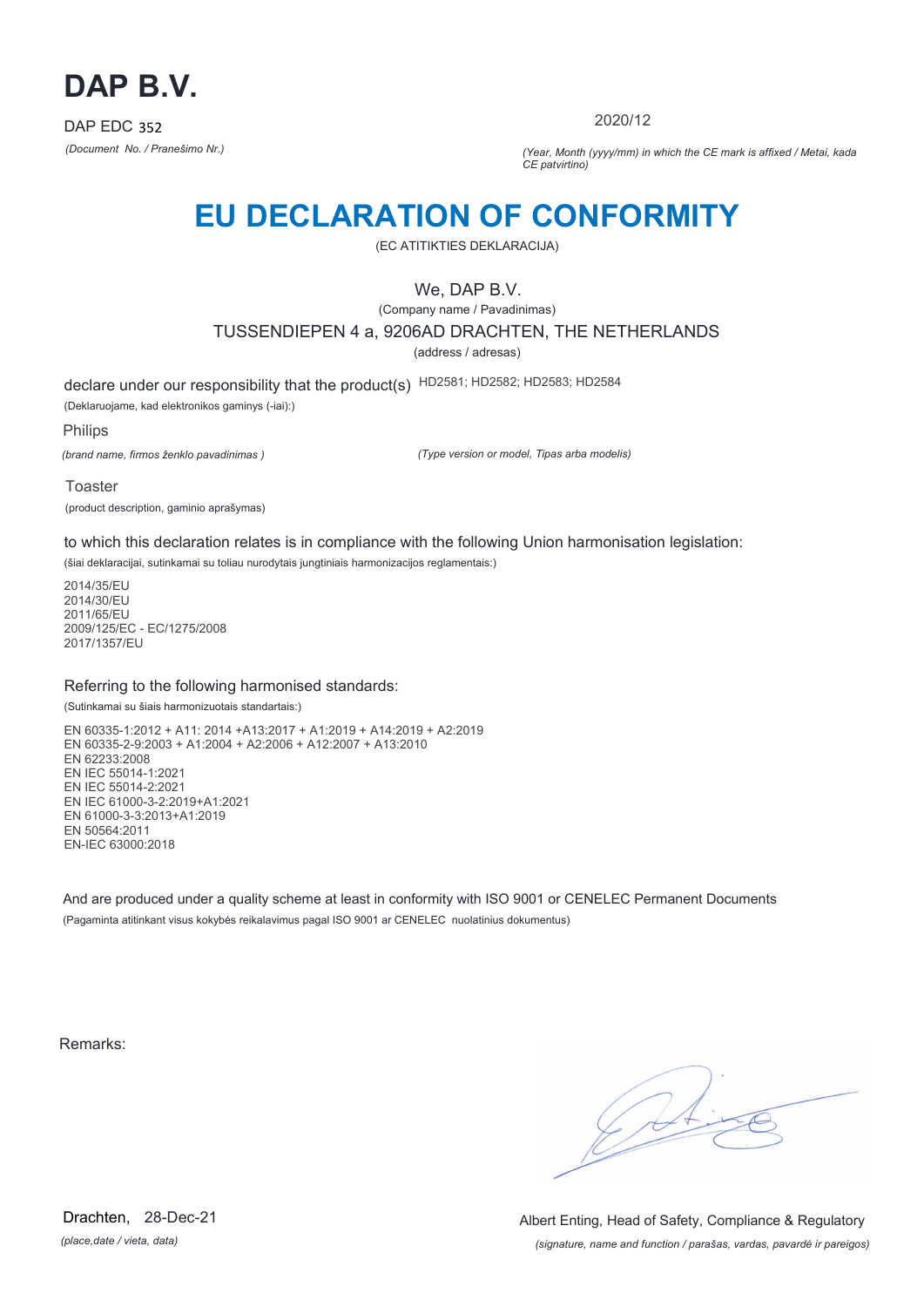

2020/12

*(Document No. / Ziņojums Nr) (Year, Month (yyyy/mm) in which the CE mark is affixed / Gads kurā CE zīme ieviesta)*

# **EU DECLARATION OF CONFORMITY**

(EC deklarācija atbilstība)

### We, DAP B.V.

(Company name / vārds)

TUSSENDIEPEN 4 a, 9206AD DRACHTEN, THE NETHERLANDS

(address / adrese)

declare under our responsibility that the product(s) HD2581; HD2582; HD2583; HD2584

(deklarēt zem vai atbildība ka, elektronisks produkts)

Philips

*(brand name, fabrikas marka vārds)*

*(Type version or model, Tips, versija vai modelis)*

Toaster

(product description, produkta apraksts)

to which this declaration relates is in compliance with the following Union harmonisation legislation:

(uz ko attiecas šī deklarācija, atbilst tālāk minētajiem Eiropas Savienības saskaņošanas tiesību aktiem:)

2014/35/EU 2014/30/EU 2011/65/EU 2009/125/EC - EC/1275/2008 2017/1357/EU

#### Referring to the following harmonised standards:

(Atsaucas uz tālāk minētajiem saskaņotajiem standartiem:)

EN 60335-1:2012 + A11: 2014 +A13:2017 + A1:2019 + A14:2019 + A2:2019 EN 60335-2-9:2003 + A1:2004 + A2:2006 + A12:2007 + A13:2010 EN 62233:2008 EN IEC 55014-1:2021 EN IEC 55014-2:2021 EN IEC 61000-3-2:2019+A1:2021 EN 61000-3-3:2013+A1:2019 EN 50564:2011 EN-IEC 63000:2018

And are produced under a quality scheme at least in conformity with ISO 9001 or CENELEC Permanent Documents (Tiek ražots zem kvalitātes sistēma kas ir apstiprināta ar ISO 9001 vai CENELEC pastāvošiem dokumentiem )

Remarks:

 $\sqrt{4}$ 

*(place,date / vieta, datums)* Drachten, 28-Dec-21

*(signature, name and function / parskts, vārds un amatpienākums)* Albert Enting, Head of Safety, Compliance & Regulatory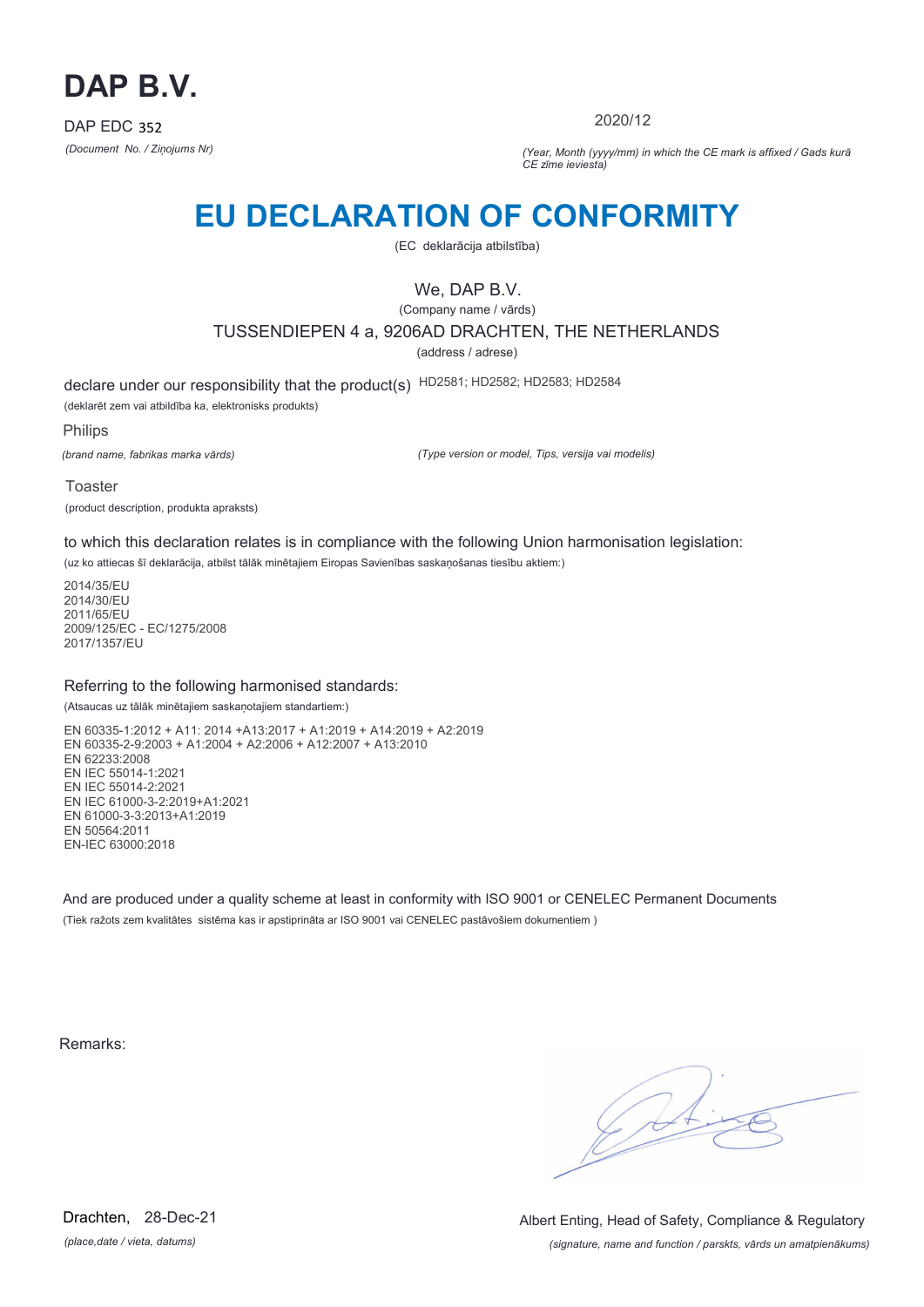

2020/12

*(Document No. / Numer raportu) (Year, Month (yyyy/mm) in which the CE mark is affixed / Rok, w którym oznakowanie CE zostało umieszczone na wyrobie)*

# **EU DECLARATION OF CONFORMITY**

(DEKLARACJA ZGODNOŚCI UE)

We, DAP B.V.

(Company name / Nazwa)

TUSSENDIEPEN 4 a, 9206AD DRACHTEN, THE NETHERLANDS

(address / adres)

declare under our responsibility that the product(s)

(Deklarujemy na naszą odpowiedzialność, że urządzeni(e/a) elektryczne) HD2581; HD2582; HD2583; HD2584

Philips

*(brand name, marka)*

*(Type version or model, Typ lub model)*

Toaster

(product description, nazwa /opis produktu)

to which this declaration relates is in compliance with the following Union harmonisation legislation:

(do którego odnosi się niniejsza deklaracja jest zgodne z następującymi normami zharmonizowanymi:)

2014/35/EU 2014/30/EU 2011/65/EU 2009/125/EC - EC/1275/2008 2017/1357/EU

#### Referring to the following harmonised standards:

(Odwołującymi się do następujących norm zharmonizowanych:

EN 60335-1:2012 + A11: 2014 +A13:2017 + A1:2019 + A14:2019 + A2:2019 EN 60335-2-9:2003 + A1:2004 + A2:2006 + A12:2007 + A13:2010 EN 62233:2008 EN IEC 55014-1:2021 EN IEC 55014-2:2021 EN IEC 61000-3-2:2019+A1:2021 EN 61000-3-3:2013+A1:2019 EN 50564:2011 EN-IEC 63000:2018

And are produced under a quality scheme at least in conformity with ISO 9001 or CENELEC Permanent Documents (oraz został wyprodukowany zgodnie ze standardami jakościowymi takimi jak ISO9001 lub CENELEC Permanent Documents)

Remarks:

*(place,date / miasto, data)* Drachten, 28-Dec-21

*(signature, name and function / podpis, imię i nazwisko oraz funkcja)* Albert Enting, Head of Safety, Compliance & Regulatory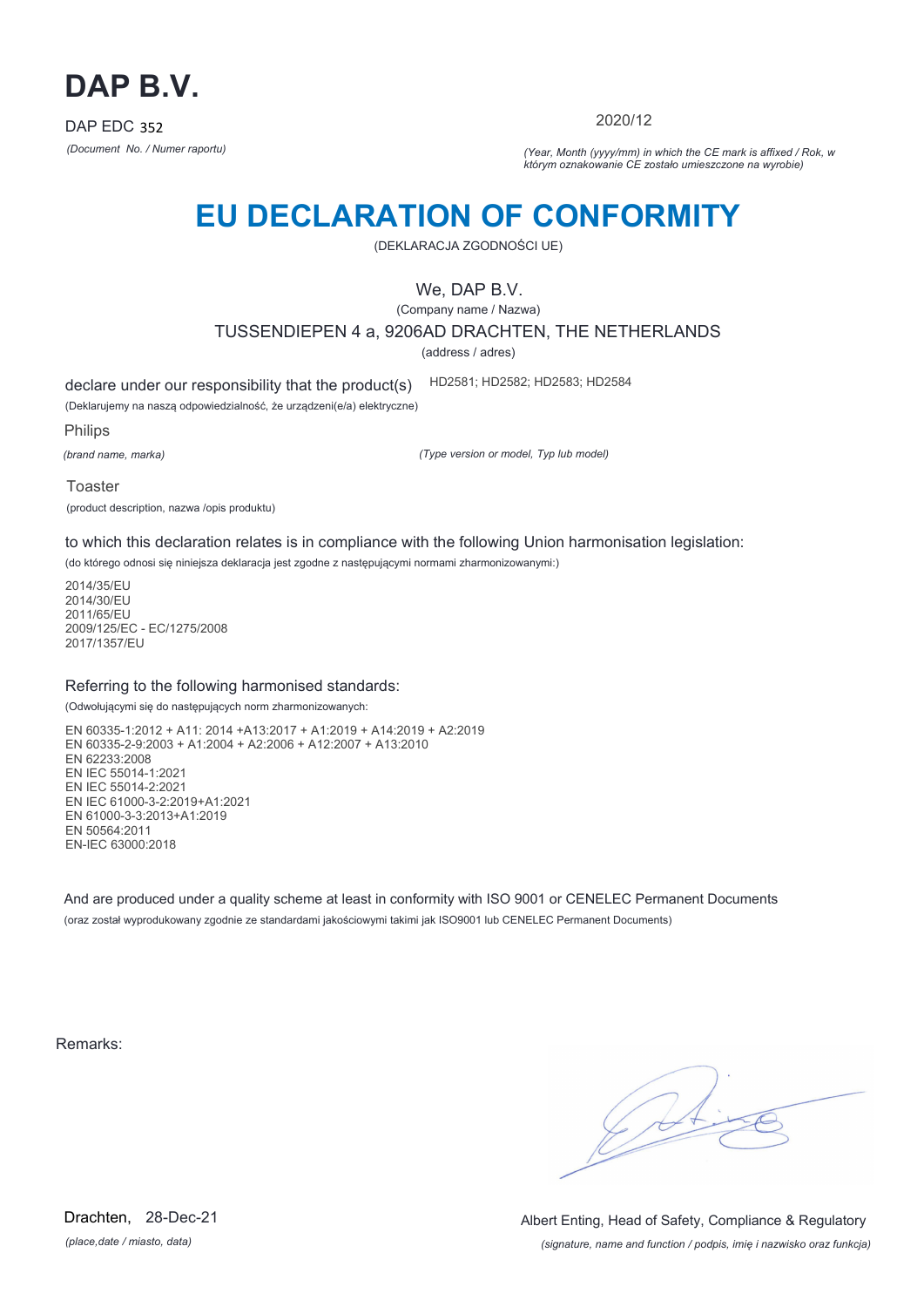

2020/12

*(Document No. / Relatório No.) (Year, Month (yyyy/mm) in which the CE mark is affixed / Ano em que a marca CE é afixada)*

## **EU DECLARATION OF CONFORMITY**

(DECLARAÇÃODE CONFORMIDADE CE)

### We, DAP B.V.

(Company name / Nome) TUSSENDIEPEN 4 a, 9206AD DRACHTEN, THE NETHERLANDS

(address)

declare under our responsibility that the product(s) HD2581; HD2582; HD2583; HD2584

(Declara sob a sua responsabilidade que o(s) producto(s) eléctricos )

Philips

*(brand name, nome da marca)*

*(Type version or model, Indicar versão ou modelo)*

Toaster (product description, Descrição do produto)

to which this declaration relates is in compliance with the following Union harmonisation legislation:

(a que esta declaração se refere está em conformidade com a seguinte legislação de harmonização da União:)

2014/35/EU 2014/30/EU 2011/65/EU 2009/125/EC - EC/1275/2008 2017/1357/EU

#### Referring to the following harmonised standards:

(Com referência aos seguintes padrões de harmonização:)

EN 60335-1:2012 + A11: 2014 +A13:2017 + A1:2019 + A14:2019 + A2:2019 EN 60335-2-9:2003 + A1:2004 + A2:2006 + A12:2007 + A13:2010 EN 62233:2008 EN IEC 55014-1:2021 EN IEC 55014-2:2021 EN IEC 61000-3-2:2019+A1:2021 EN 61000-3-3:2013+A1:2019 EN 50564:2011 EN-IEC 63000:2018

And are produced under a quality scheme at least in conformity with ISO 9001 or CENELEC Permanent Documents (E são produzidos sob um regime de qualidade, pelo menos, em conformidade com a norma ISO 9001 ou Documentos Permanentes CENELEC)

Remarks:

*(place,date / local, data)* Drachten, 28-Dec-21

*(signature, name and function / assinatura, nome e função)* Albert Enting, Head of Safety, Compliance & Regulatory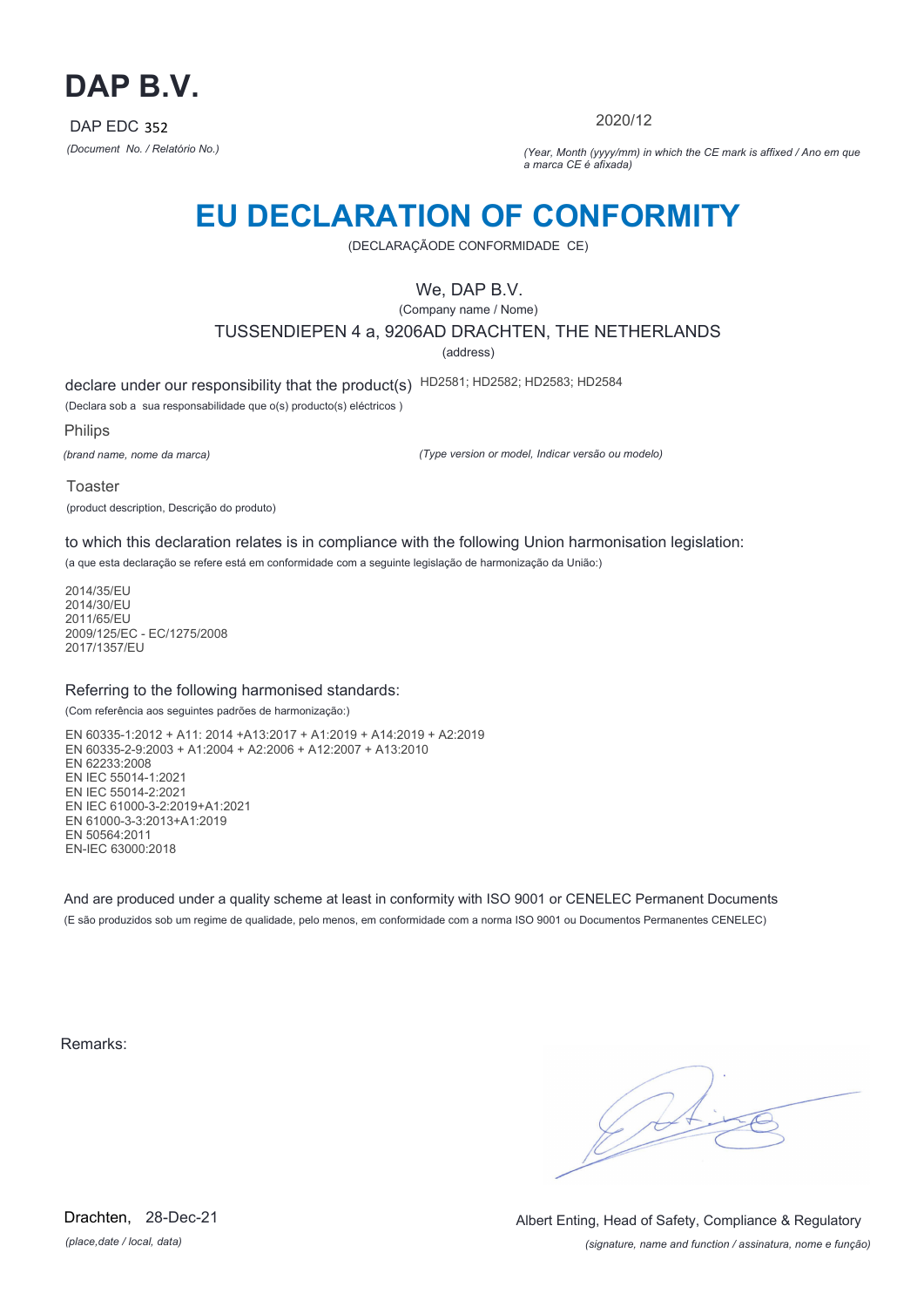

2020/12

*(Document No. / Nr. raport) (Year, Month (yyyy/mm) in which the CE mark is affixed / Anul în care este aplicat marcajul CE)*

## **EU DECLARATION OF CONFORMITY**

(DECLARAŢIE DE CONFORMITATE CE)

### We, DAP B.V.

(Company name / Nume)

TUSSENDIEPEN 4 a, 9206AD DRACHTEN, THE NETHERLANDS

(address / adresă)

declare under our responsibility that the product(s) HD2581; HD2582; HD2583; HD2584

(Declarăm pe proprie răspundere că produsul (produsele) electric(e))

Philips

*(brand name, marca)*

*(Type version or model, Tip sau model)*

Toaster (product description, descriere produs)

to which this declaration relates is in compliance with the following Union harmonisation legislation:

(la care se referă prezenta declarație este în conformitate cu următoarea legislație de armonizare a Uniunii:)

2014/35/EU 2014/30/EU 2011/65/EU 2009/125/EC - EC/1275/2008 2017/1357/EU

#### Referring to the following harmonised standards:

(Se referă la următoarele standarde armonizate:)

EN 60335-1:2012 + A11: 2014 +A13:2017 + A1:2019 + A14:2019 + A2:2019 EN 60335-2-9:2003 + A1:2004 + A2:2006 + A12:2007 + A13:2010 EN 62233:2008 EN IEC 55014-1:2021 EN IEC 55014-2:2021 EN IEC 61000-3-2:2019+A1:2021 EN 61000-3-3:2013+A1:2019 EN 50564:2011 EN-IEC 63000:2018

And are produced under a quality scheme at least in conformity with ISO 9001 or CENELEC Permanent Documents (Şi sunt fabricate după o schemă de calitate conformă cel puţin cu standardul ISO 9001 sau Documentele Permanente CENELEC)

Remarks:

*(place,date / locul, data)* Drachten, 28-Dec-21

*(signature, name and function / semnătura, nume şi funcţie)* Albert Enting, Head of Safety, Compliance & Regulatory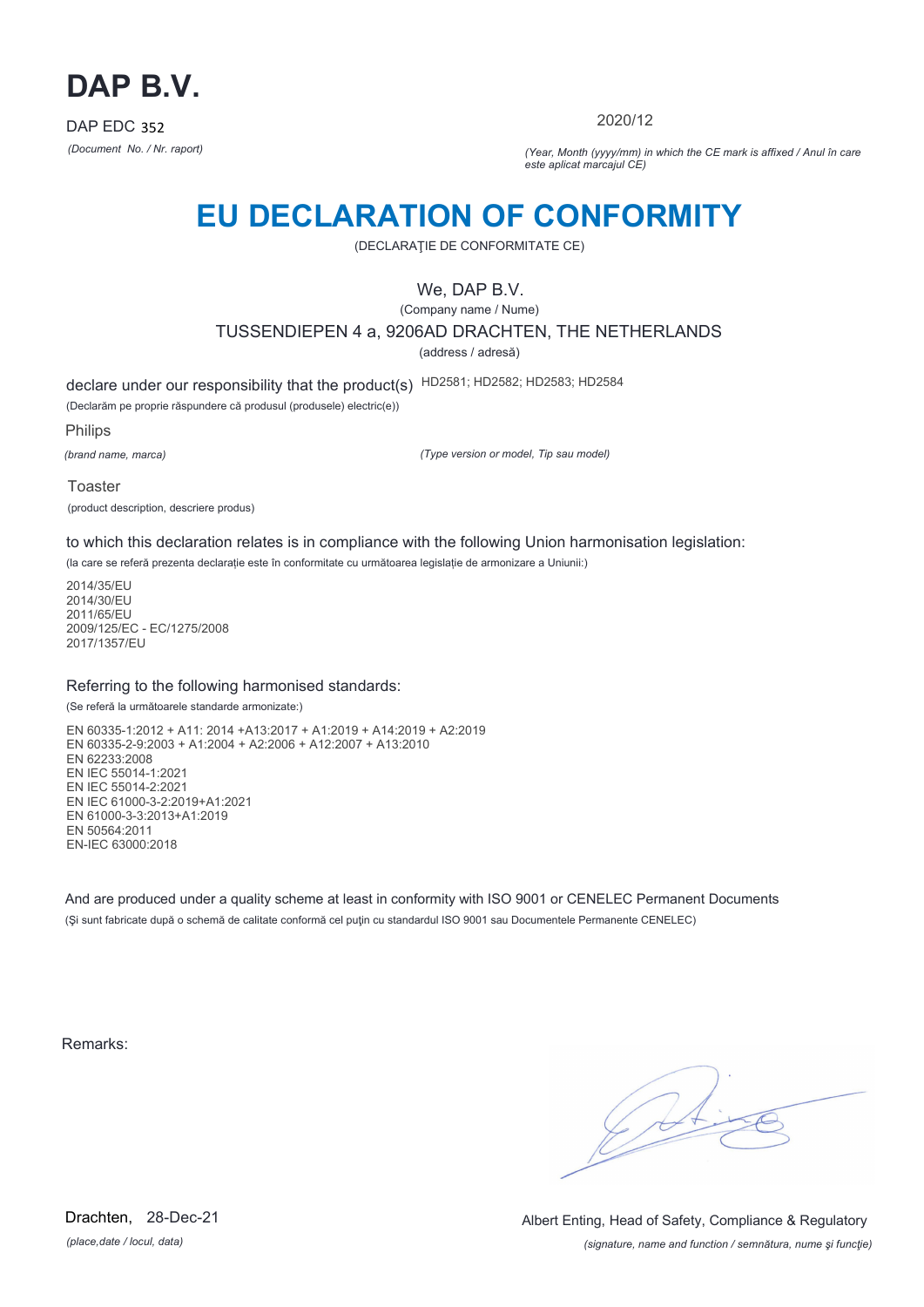

2020/12

*(Document No. / Номер протокола) (Year, Month (yyyy/mm) in which the CE mark is affixed / Год начала маркировки знаком CE)*

# **EU DECLARATION OF CONFORMITY**

(CE Декларация о соответствии)

We, DAP B.V.

(Company name / Юридическое имя)

TUSSENDIEPEN 4 a, 9206AD DRACHTEN, THE NETHERLANDS

(address / адрес)

declare under our responsibility that the product(s): HD2581; HD2582; HD2583; HD2584

(Декларируем под нашу ответственность, что электрическая продукция

Philips

*(brand name, торговая марка)*

*(Type version or model, тип, модель)*

Toaster

(product description, описание продукции)

to which this declaration relates is in compliance with the following Union harmonisation legislation:

(к которому относится данное заявление, соответствует следующим законодательным актам Европейского Союза о гармонизации технических нормативов:)

2014/35/EU 2014/30/EU 2011/65/EU 2009/125/EC - EC/1275/2008 2017/1357/EU

#### Referring to the following harmonised standards:

(Эти нормативы касаются следующих гармонизированных стандартов:)

EN 60335-1:2012 + A11: 2014 +A13:2017 + A1:2019 + A14:2019 + A2:2019 EN 60335-2-9:2003 + A1:2004 + A2:2006 + A12:2007 + A13:2010 EN 62233:2008 EN IEC 55014-1:2021 EN IEC 55014-2:2021 EN IEC 61000-3-2:2019+A1:2021 EN 61000-3-3:2013+A1:2019 EN 50564:2011 EN-IEC 63000:2018

And are produced under a quality scheme at least in conformity with ISO 9001 or CENELEC Permanent Documents (по крайней мере, в соответствии с ISO 9001 или)

Remarks:

 $\sqrt{4}$ 

*(place,date / место, дата)* Drachten, 28-Dec-21

*(signature, name and function / подпись, имя и должность)* Albert Enting, Head of Safety, Compliance & Regulatory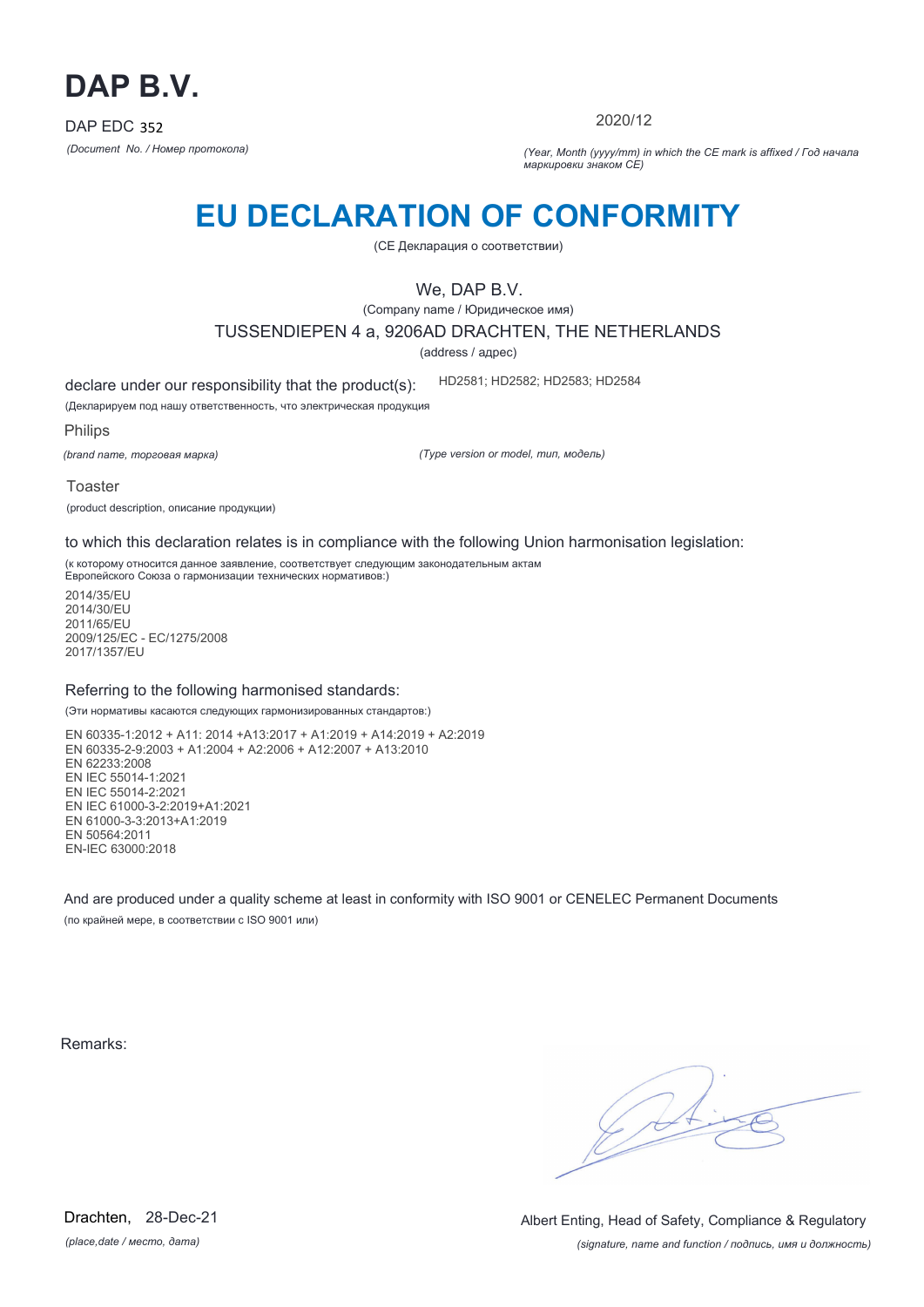

2020/12

*(Document No. / Správa č.) (Year, Month (yyyy/mm) in which the CE mark is affixed / Rok v ktorom je opatrený znakom CE)*

## **EU DECLARATION OF CONFORMITY**

(Rok v ktorom je opatrený znakom CE)

### We, DAP B.V.

(Company name / Meno )

TUSSENDIEPEN 4 a, 9206AD DRACHTEN, THE NETHERLANDS

(address / adresa)

declare under our responsibility that the product(s) HD2581; HD2582; HD2583; HD2584

(Prehlasujeme na svoju zodpovednosť, že elektrický výrobok(y))

Philips

*(brand name, názov značky)*

*(Type version or model, Typové označenie alebo model)*

Toaster (product description, opis prístroja)

to which this declaration relates is in compliance with the following Union harmonisation legislation:

(na ktorý sa toto vyhlásenie vzťahuje, je v súlade s nasledujúcimi harmonizovanými právnymi predpismi Európskej únie:)

2014/35/EU 2014/30/EU 2011/65/EU 2009/125/EC - EC/1275/2008 2017/1357/EU

#### Referring to the following harmonised standards:

(S odvolaním sa na nasledujúce harmonizované normy:)

EN 60335-1:2012 + A11: 2014 +A13:2017 + A1:2019 + A14:2019 + A2:2019 EN 60335-2-9:2003 + A1:2004 + A2:2006 + A12:2007 + A13:2010 EN 62233:2008 EN IEC 55014-1:2021 EN IEC 55014-2:2021 EN IEC 61000-3-2:2019+A1:2021 EN 61000-3-3:2013+A1:2019 EN 50564:2011 EN-IEC 63000:2018

And are produced under a quality scheme at least in conformity with ISO 9001 or CENELEC Permanent Documents (A sú vyrobené systémom kvality minimálne v súlade s normou ISO 9001 alebo CENELEC dokumentmi)

Remarks:

 $\sqrt{11}$ 

*(place,date / miesto, dátum)* Drachten, 28-Dec-21

*(signature, name and function / podpis, meno a funkcia)* Albert Enting, Head of Safety, Compliance & Regulatory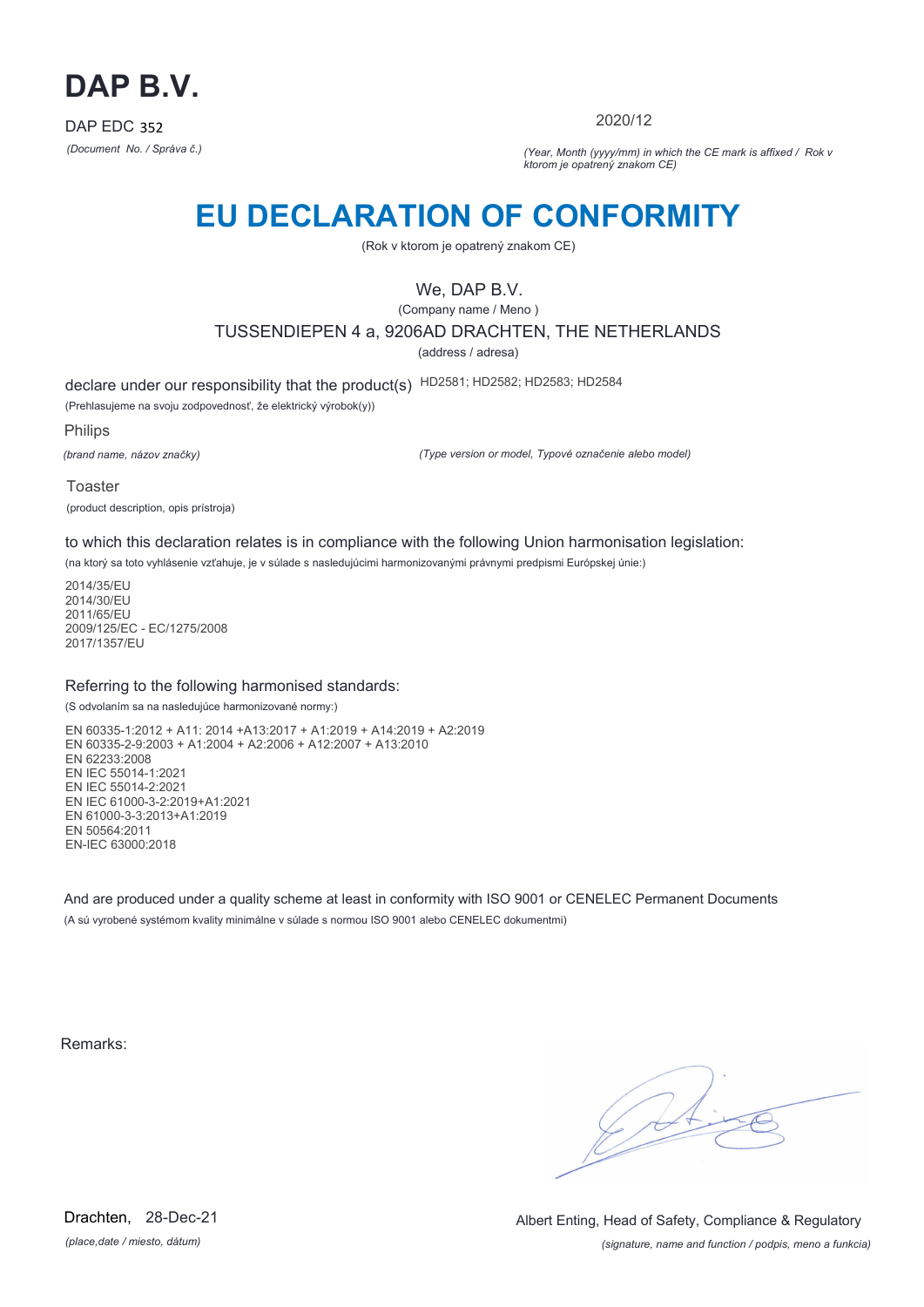

2020/12

*(Document No. / Številka poročila) (Year, Month (yyyy/mm) in which the CE mark is affixed / Leto namstitve CE znaka)*

# **EU DECLARATION OF CONFORMITY**

(Izjava o skladnosti)

## We, DAP B.V.

(Company name / Ime)

TUSSENDIEPEN 4 a, 9206AD DRACHTEN, THE NETHERLANDS

(address / Naslov)

declare under our responsibility that the product(s) HD2581; HD2582; HD2583; HD2584 (S polno odgovornostjo izjavljamo)

Philips

*(brand name, Ime znamke)*

*(Type version or model, Tip, verzija ali model)*

Toaster (product description, Opis proizvoda)

to which this declaration relates is in compliance with the following Union harmonisation legislation:

(na katerega se nanaša ta izjava, je skladen z naslednjo usklajevalno zakonodajo Unije:)

2014/35/EU 2014/30/EU 2011/65/EU 2009/125/EC - EC/1275/2008 2017/1357/EU

#### Referring to the following harmonised standards:

(S sklicevanjem na naslednje usklajene standarde:)

EN 60335-1:2012 + A11: 2014 +A13:2017 + A1:2019 + A14:2019 + A2:2019 EN 60335-2-9:2003 + A1:2004 + A2:2006 + A12:2007 + A13:2010 EN 62233:2008 EN IEC 55014-1:2021 EN IEC 55014-2:2021 EN IEC 61000-3-2:2019+A1:2021 EN 61000-3-3:2013+A1:2019 EN 50564:2011 EN-IEC 63000:2018

And are produced under a quality scheme at least in conformity with ISO 9001 or CENELEC Permanent Documents (In so proizvedeni v skladu s shemo kakovosti najmanj v skladu z ISO 9001 ali CENELEC stalnimi dokumenti)

Remarks:

*(place,date / Kraj, datum)* Drachten, 28-Dec-21

*(signature, name and function / Podpis, Ime in funkcija)* Albert Enting, Head of Safety, Compliance & Regulatory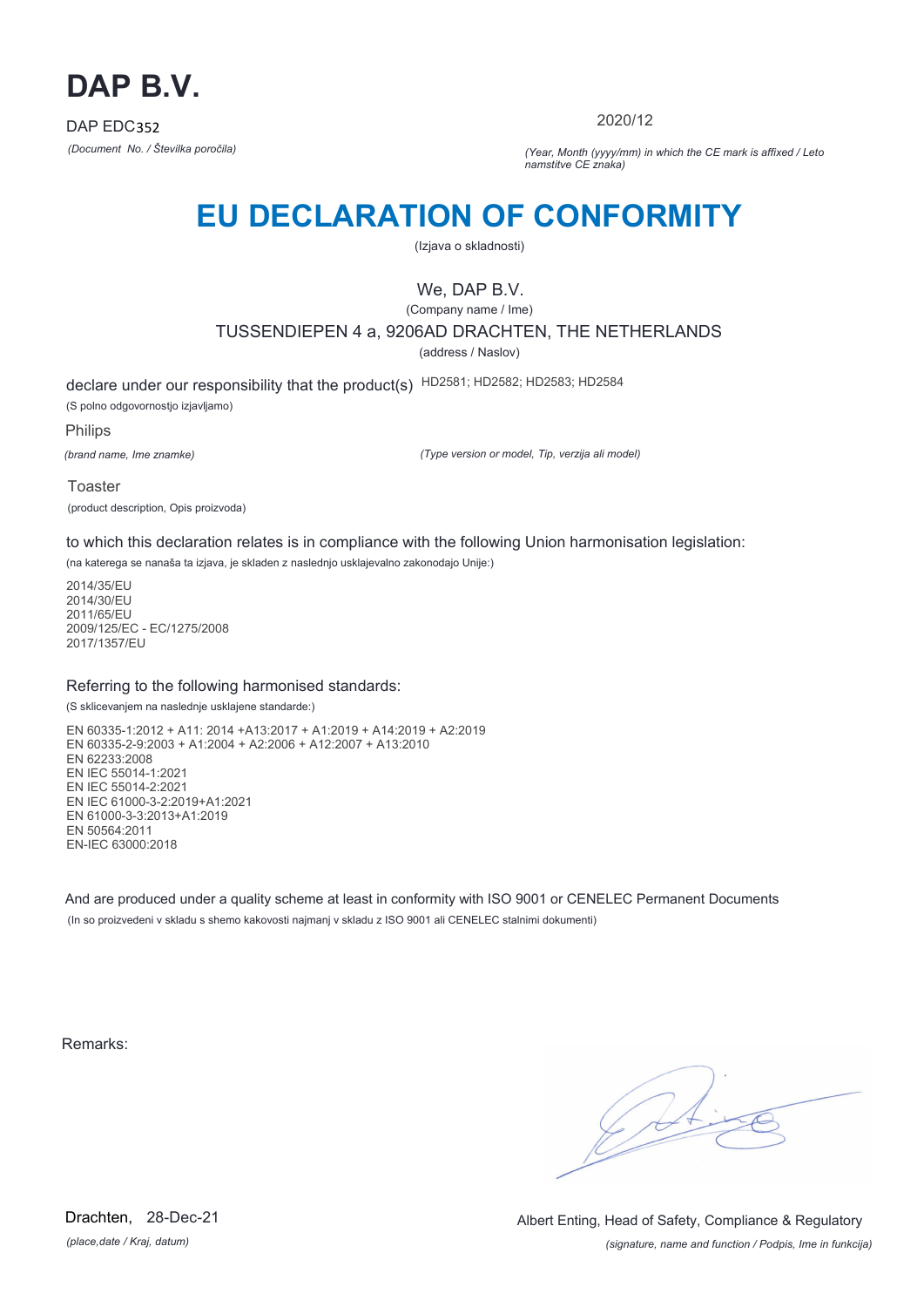

2020/12

*(Document No. / Döküman Numarası) (Year, Month (yyyy/mm) in which the CE mark is affixed / CE İbaresinin eklendiği yıl (yyyy/aa))*

# **EU DECLARATION OF CONFORMITY**

(EU UYGUNLUK BEYANI)

DAP B.V.

(Company name / İmalatçının ismi)

TUSSENDIEPEN 4 a, 9206AD DRACHTEN, THE NETHERLANDS

(address / İmalatçının adresi )

This declaration of conformity is issued under the sole responsibility of the manufacturer HD2581; HD2582; HD2583; HD2584

(Bu uygunluk beyanı yalnızca imalatçının kendi sorumluluğu altında düzenlenir)

Philips

*(brand name, İsim )*

*(Type version or model, Tip veya model)*

Toaster

(product description, Ürün Açıklamas )

to which this declaration relates is in compliance with the following Union harmonisation legislation:

((bu beyanın ilgili olduğu) aşağıdaki Union uyumlaştırma mevzuatına uygundur:)

2014/35/EU 2014/30/EU 2011/65/EU 2009/125/EC - EC/1275/2008 2017/1357/EU

#### Referring to the following harmonised standards:

(Aşağıdaki uyumlaştırılmış standartlara atıfta bulunmaktadır:)

EN 60335-1:2012 + A11: 2014 +A13:2017 + A1:2019 + A14:2019 + A2:2019 EN 60335-2-9:2003 + A1:2004 + A2:2006 + A12:2007 + A13:2010 EN 62233:2008 EN IEC 55014-1:2021 EN IEC 55014-2:2021 EN IEC 61000-3-2:2019+A1:2021 EN 61000-3-3:2013+A1:2019 EN 50564:2011 EN-IEC 63000:2018

And are produced under a quality scheme at least in conformity with ISO 9001 or CENELEC Permanent Documents (En az ISO 9001 veya CENELEC Daimi Belgelerine uygun kalite şemasına binaen mevcut ürünlerdir)

Remarks:

*(place,date / Yer ve tarih )* Drachten, 28-Dec-21

*(signature, name and function / İmza, isim ve görevi)* Albert Enting, Head of Safety, Compliance & Regulatory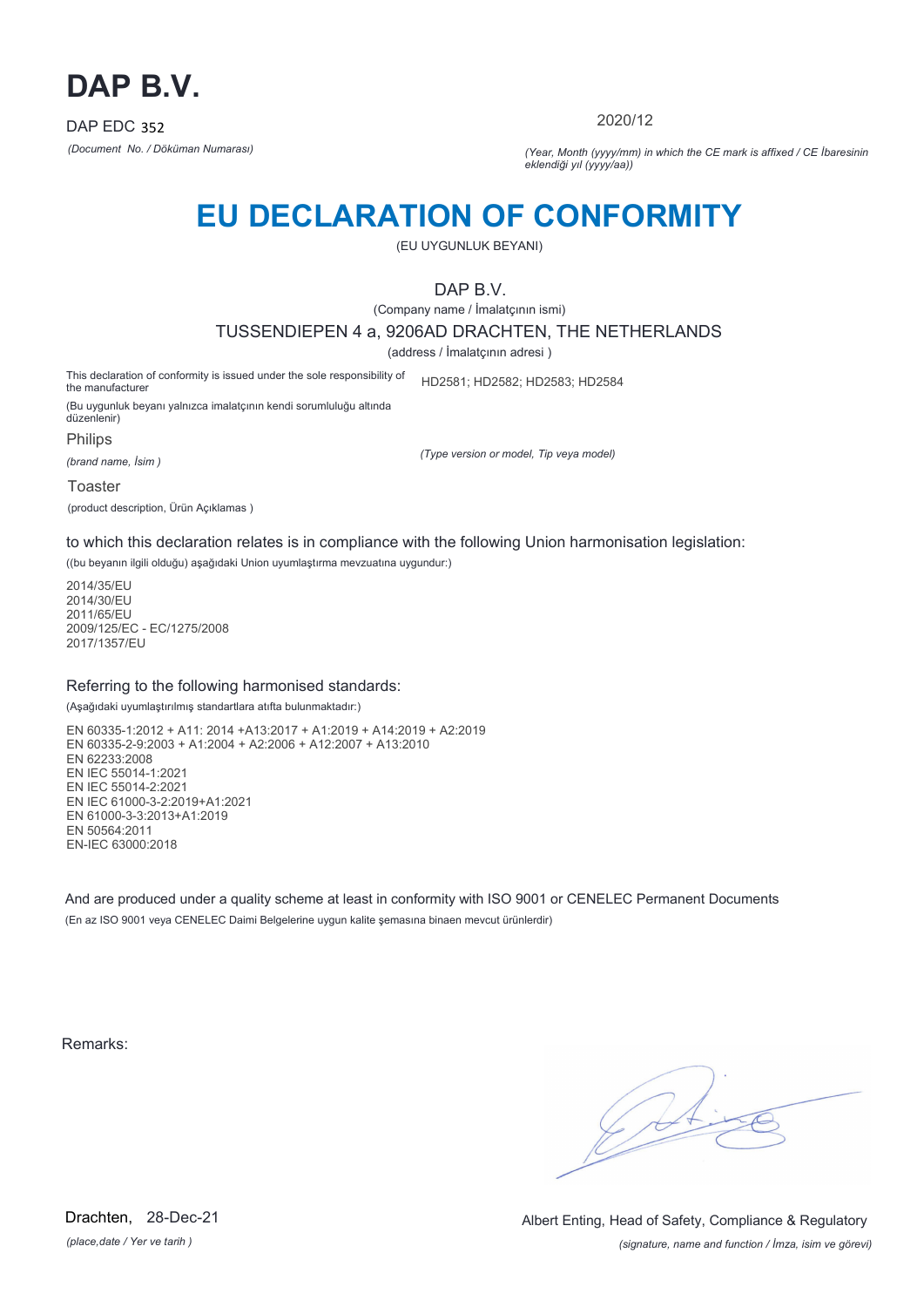

2020/12

*(Document No. / Broj izvještaja) (Year, Month (yyyy/mm) in which the CE mark is affixed / Godina ishođenja CE oznake)*

# **EU DECLARATION OF CONFORMITY**

(Izjava o sukladnosti)

## We, DAP B.V.

(Company name / Ime) TUSSENDIEPEN 4 a, 9206AD DRACHTEN, THE NETHERLANDS

(address / Adresa)

declare under our responsibility that the product(s) HD2581; HD2582; HD2583; HD2584

(Odgovorno izjavljujemo da je elektični uređaj(i))

Philips

*(brand name, Naziv robne marke)*

*(Type version or model, Tipska oznaka ili model)*

Toaster (product description, opis proizvoda)

to which this declaration relates is in compliance with the following Union harmonisation legislation:

(na koji se odnosi ova deklaracija u skladu je sa sljedećim zakonima o harmonizaciji Unije:)

2014/35/EU 2014/30/EU 2011/65/EU 2009/125/EC - EC/1275/2008 2017/1357/EU

#### Referring to the following harmonised standards:

(Odnosi se na sljedeće norme za harmonizaciju:)

EN 60335-1:2012 + A11: 2014 +A13:2017 + A1:2019 + A14:2019 + A2:2019 EN 60335-2-9:2003 + A1:2004 + A2:2006 + A12:2007 + A13:2010 EN 62233:2008 EN IEC 55014-1:2021 EN IEC 55014-2:2021 EN IEC 61000-3-2:2019+A1:2021 EN 61000-3-3:2013+A1:2019 EN 50564:2011 EN-IEC 63000:2018

And are produced under a quality scheme at least in conformity with ISO 9001 or CENELEC Permanent Documents (najmanje u skladu sa normom ISO 9001 ili)

Remarks:

*(place,date / Mjesto ,datum)* Drachten, 28-Dec-21

*(signature, name and function / Potpis,ime i radno mjesto)* Albert Enting, Head of Safety, Compliance & Regulatory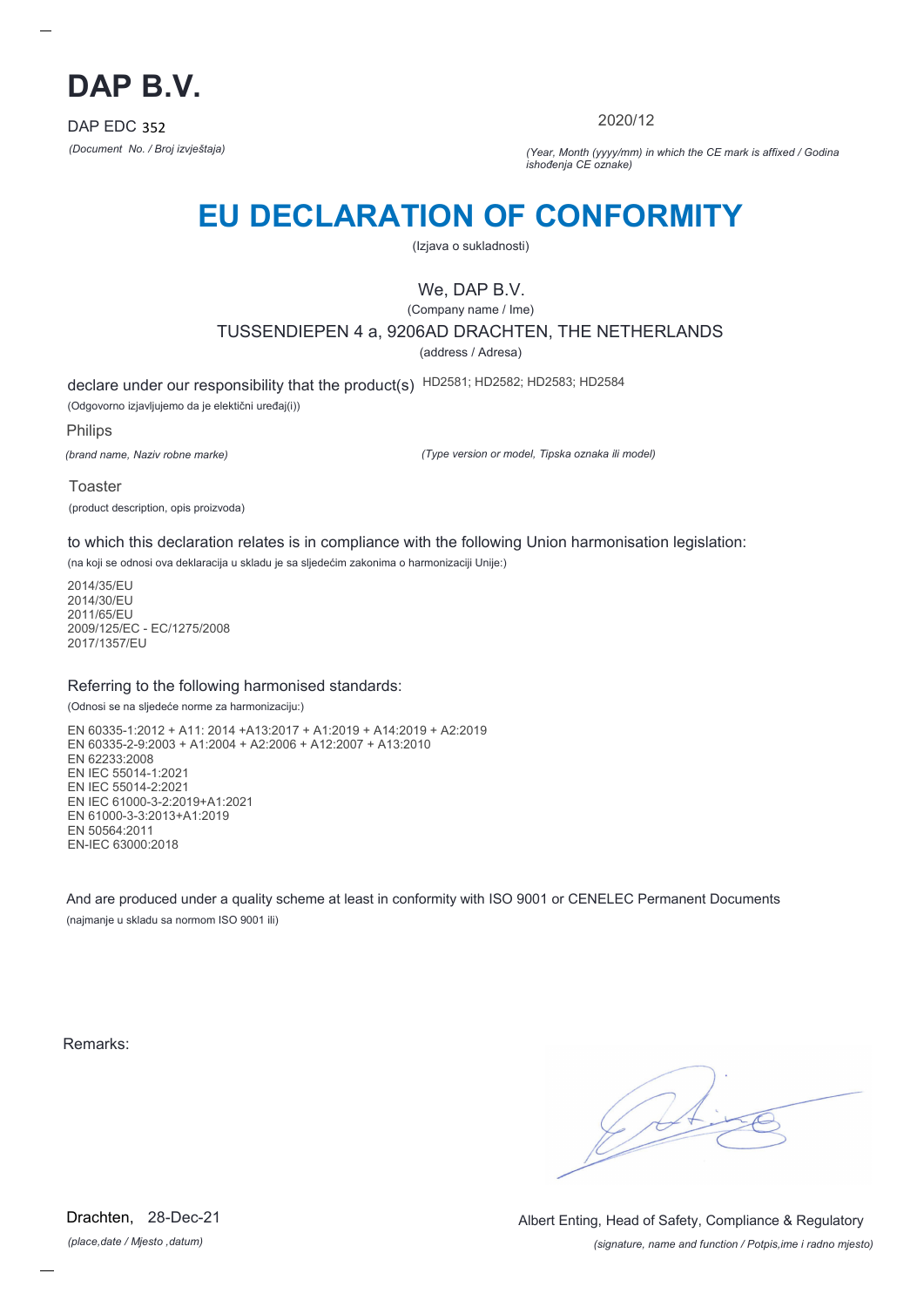

2020/12

*(Document No. / Αρ. έκθεσης) (Year, Month (yyyy/mm) in which the CE mark is affixed / Έτος επικόλλησης του σήματος συμμόρφωσης CE)*

# **EU DECLARATION OF CONFORMITY**

(ΔΗΛΩΣΗ ΣΥΜΜΟΡΦΩΣΗΣ CE)

We, DAP B.V.

(Company name / Επωνυμία) TUSSENDIEPEN 4 a, 9206AD DRACHTEN, THE NETHERLANDS (address / Διεύθυνση)

declare under our responsibility that the product(s) HD2581; HD2582; HD2583; HD2584

(Δηλώνουμε υπεύθυνα ότι το ηλεκτρολογικό προϊόν/ προϊόντα)

Philips

*(brand name, ονομασία μάρκας)*

*(Type version or model, Τύπος έκδοσης ή μοντέλο)*

Toaster

(product description, περιγραφή προϊόντος)

to which this declaration relates is in compliance with the following Union harmonisation legislation:

(στο οποίο αναφέρεται αυτή η δήλωση συμμορφώνεται με την παρακάτω νομοθεσία εναρμόνισης της Ένωσης:)

2014/35/EU 2014/30/EU 2011/65/EU 2009/125/EC - EC/1275/2008 2017/1357/EU

#### Referring to the following harmonised standards:

(Αναφορικά με τα παρακάτω εναρμονισμένα πρότυπα:)

EN 60335-1:2012 + A11: 2014 +A13:2017 + A1:2019 + A14:2019 + A2:2019 EN 60335-2-9:2003 + A1:2004 + A2:2006 + A12:2007 + A13:2010 EN 62233:2008 EN IEC 55014-1:2021 EN IEC 55014-2:2021 EN IEC 61000-3-2:2019+A1:2021 EN 61000-3-3:2013+A1:2019 EN 50564:2011 EN-IEC 63000:2018

And are produced under a quality scheme at least in conformity with ISO 9001 or CENELEC Permanent Documents

(Και παράγεται/ παράγονται σύμφωνα με ένα ποιοτικό πρόγραμμα που συμμορφούται, κατ'ελάχιστον, με το πρότυπο ISO 9001 ή με τα Μόνιμα Έγγραφα Τεκμηρίωσης της CENELEC)

Remarks:

 $\sqrt{11}$ 

*(place,date / τόπος, ημερομηνία)* Drachten, 28-Dec-21

*(signature, name and function / υπογραφή, ονοματεπώνυμο και λειτουργία)* Albert Enting, Head of Safety, Compliance & Regulatory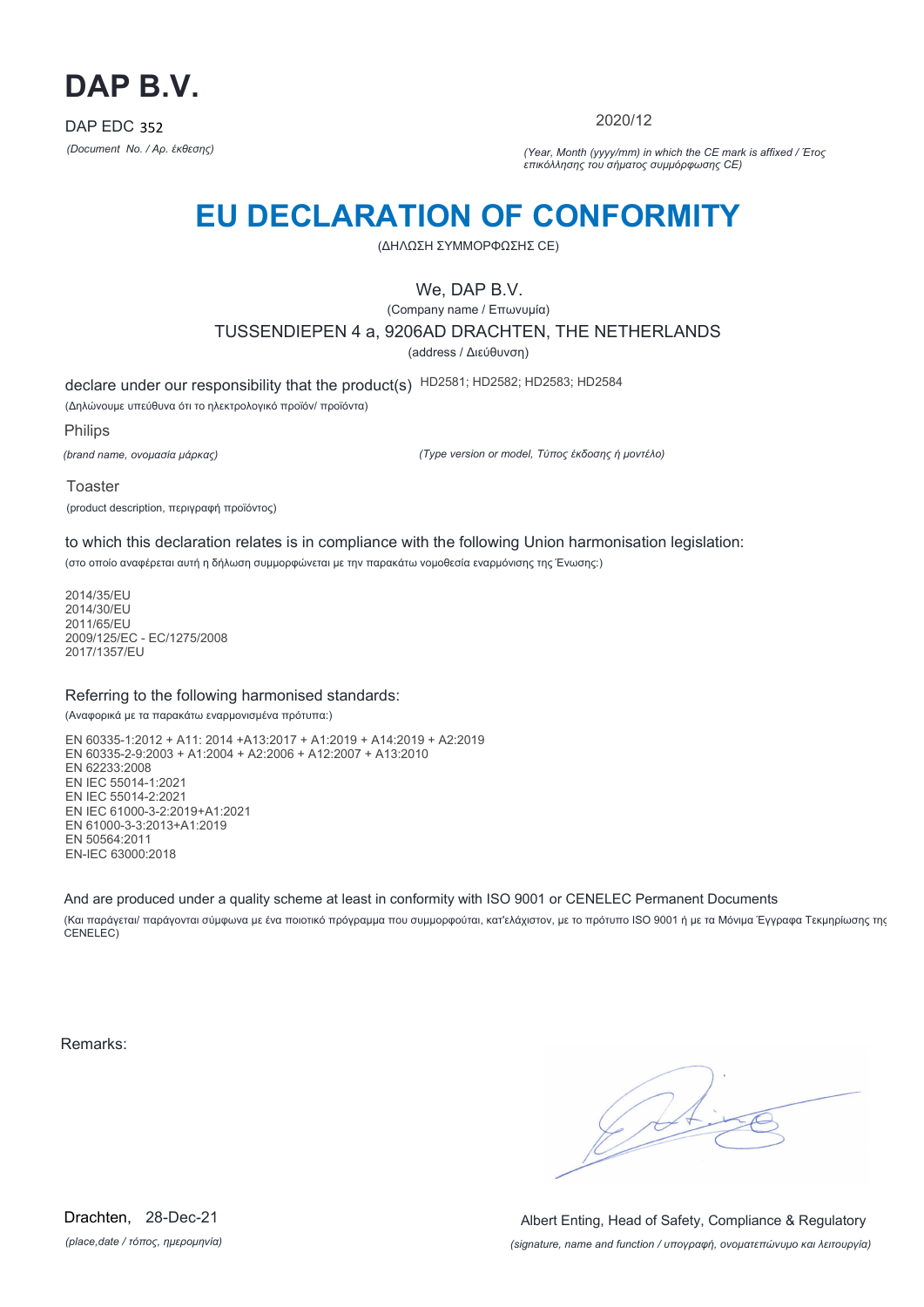

2020/12

*(Document No. / Документ №) (Year, Month (yyyy/mm) in which the CE mark is affixed / Година на поставяне на CE маркировката)*

# **EU DECLARATION OF CONFORMITY**

(CE Декларация за съответствие)

## We, DAP B.V.

(Company name / Име )

TUSSENDIEPEN 4 a, 9206AD DRACHTEN, THE NETHERLANDS

(address / адрес)

declare under our responsibility that the product(s) HD2581; HD2582; HD2583; HD2584

(Декларираме на наша отговорност, че електрическият(те) уред(и)

Philips

*(Brand name, търговска марка)*

*(Type version or model, Серия или модел)*

Toaster

(product description, описание на продукта(ите))

to which this declaration relates is in compliance with the following Union harmonisation legislation:

(към който се отнася настоящата декларация, е в съответствие със следното законодателство на Съюза относно хармонизацията:)

2014/35/EU 2014/30/EU 2011/65/EU 2009/125/EC - EC/1275/2008 2017/1357/EU

#### Referring to the following harmonised standards:

(Отнася се към следните хармонизирани стандарти:)

EN 60335-1:2012 + A11: 2014 +A13:2017 + A1:2019 + A14:2019 + A2:2019 EN 60335-2-9:2003 + A1:2004 + A2:2006 + A12:2007 + A13:2010 EN 62233:2008 EN IEC 55014-1:2021 EN IEC 55014-2:2021 EN IEC 61000-3-2:2019+A1:2021 EN 61000-3-3:2013+A1:2019 EN 50564:2011 EN-IEC 63000:2018

And are produced under a quality scheme at least in conformity with ISO 9001 or CENELEC Permanent Documents (и са произведени под система за качествен контрол най-малко в съответствие с ISO 9001 или)

Remarks:

*(place,date / място, дата)* Drachten, 28-Dec-21

*(signature, name and function / подпис, име и длъжност)* Albert Enting, Head of Safety, Compliance & Regulatory